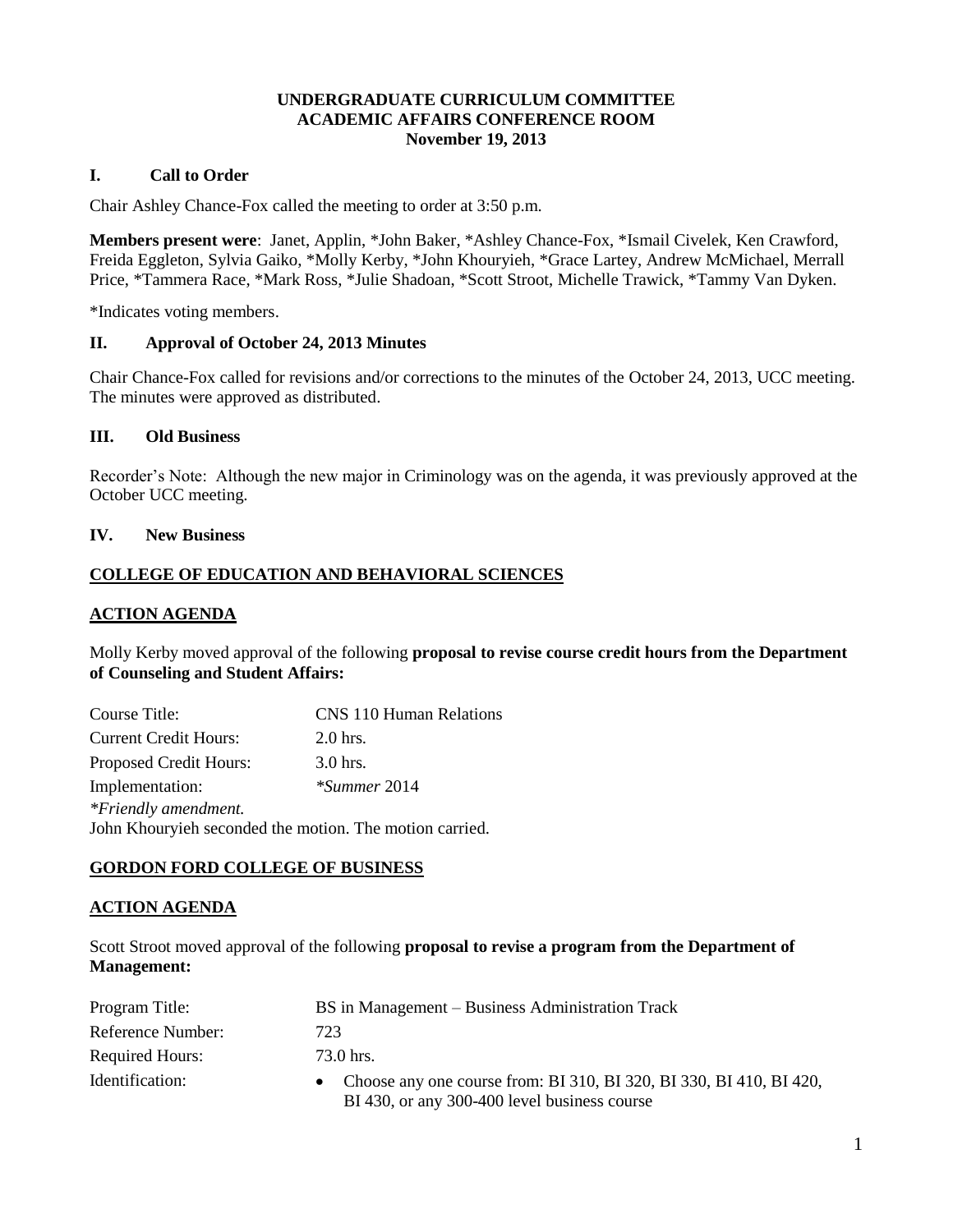## • Drop ACCT 315 – Managerial Accounting

Effective Catalog Year: Fall 2014

John Khouryieh seconded the motion. The motion carried.

## Julie Shadoan moved approval of the following **proposal to create a new major program from the Department of Management:**

| Program Title:                 | Human Resource Management                                                                                                                                                                                                                                                                                                                                                                                                                                                                                                                                                                                                                                                                                                                                                                                                |
|--------------------------------|--------------------------------------------------------------------------------------------------------------------------------------------------------------------------------------------------------------------------------------------------------------------------------------------------------------------------------------------------------------------------------------------------------------------------------------------------------------------------------------------------------------------------------------------------------------------------------------------------------------------------------------------------------------------------------------------------------------------------------------------------------------------------------------------------------------------------|
| <b>Reference Number:</b>       | <b>TBD</b>                                                                                                                                                                                                                                                                                                                                                                                                                                                                                                                                                                                                                                                                                                                                                                                                               |
| <b>Required Hours:</b>         | 73.0 hrs.                                                                                                                                                                                                                                                                                                                                                                                                                                                                                                                                                                                                                                                                                                                                                                                                                |
| Identification:                | The Human Resource Management (HRM) major is designed to develop<br>skills for managing an essential resource of any organization--its<br>employees. Because of the importance of increasing human productivity,<br>human resource management is viewed as a key contributor to<br>organizational effectiveness. Human resource managers are frequently<br>involved in top-level decision making.                                                                                                                                                                                                                                                                                                                                                                                                                        |
|                                | This program has been certified by SHRM – the Society of Human<br>Resource Management - making it one of a select number of programs in<br>the country which carry this certification in an AACSB accredited college<br>of business. Courses required in the Human Resource Management<br>curriculum include: Organization and Management, Human Resource<br>Management, Organizational Behavior, Effective Staffing Practices,<br>Training and Development, Compensation Administration, Strategic<br>Human Resource Management, Ethics and Critical Thinking, and Business<br>Communication. Students are also required to choose two courses from the<br>following: Employment Law, Labor Relations, International Human<br>Resource Management, Conflict Management, Labor Economics, or other<br>approved elective. |
| <b>Effective Catalog Year:</b> | Students are encouraged to participate in the student chapter of the Society<br>for Human Resource Management. SHRM provides an excellent<br>opportunity for students to learn about actual organizational problems and<br>successes through speakers and field trips.<br><b>Fall 2014</b>                                                                                                                                                                                                                                                                                                                                                                                                                                                                                                                               |
|                                |                                                                                                                                                                                                                                                                                                                                                                                                                                                                                                                                                                                                                                                                                                                                                                                                                          |

Molly Kerby seconded the motion. The motion carried.

## **POTTER COLLEGE OF ARTS AND LETTERS**

## **INFORMATION**

# **Proposal to create a temporary course from the Department of Theatre and Dance:**

| Course Title:   | THEA 349 Sex, Power and Performance |
|-----------------|-------------------------------------|
| Credit Hours:   | 3.0 hrs.                            |
| Implementation: | Spring 2014                         |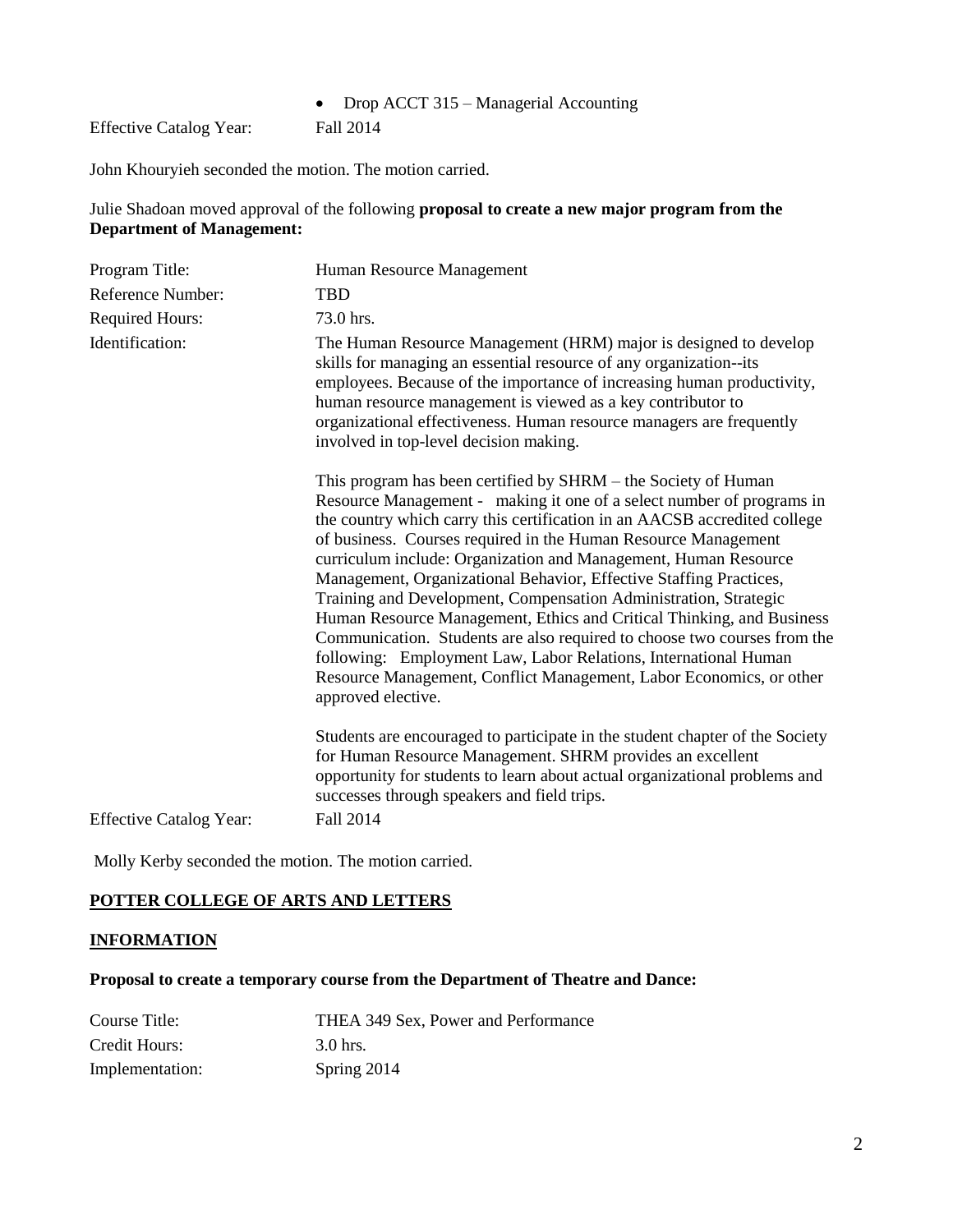## **CONSENT AGENDA**

## **Department of Philosophy and Religion:**

#### **Proposal to revise course title**

| Course Title:                | PHIL 331 Analytic Philosophy |
|------------------------------|------------------------------|
| Proposed Course Title:       | Early Analytic Philosophy    |
| Proposed Abbr. Course Title: | Early Analytic Philosophy    |
| Credit Hours:                | $3.0$ hrs.                   |
| Implementation:              | Fall 2014                    |

#### **Department of Sociology:**

## **Proposal to revise course title**

| Course Title:                | SOCL 494 Co-Op in Sociology |
|------------------------------|-----------------------------|
| Proposed Course Title:       | Internship in Sociology     |
| Proposed Abbr. Course Title: | Internship in Sociology     |
| Credit Hours:                | $3-6$ hrs.                  |
| Implementation:              | Fall 2014                   |

## **Department of History:**

## **Proposal to revise course prerequisites/corequisites**

| Course Title:                | HIST 463 The Atlantic World                  |
|------------------------------|----------------------------------------------|
| <b>Current Prerequisite:</b> | HIST 119 or 120 or permission of instructor. |
| Proposed Prerequisite:       | None.                                        |
| Implementation:              | Fall 2014                                    |

## **Department of Philosophy and Religion:**

## **Proposal to suspend a course**

| Course Title:   | RELS 307 Native American Religious Traditions   |
|-----------------|-------------------------------------------------|
| Implementation: | Fall 2014                                       |
|                 |                                                 |
| Course Title:   | <b>RELS</b> 308 East Asian Religious Traditions |
| Implementation: | Fall 2014                                       |

## **Department of Theatre and Dance:**

#### **Proposal to suspend a course**

| Course Title:   | PERF 205 Voice and Movement for the Stage |
|-----------------|-------------------------------------------|
| Implementation: | Fall 2014                                 |

The Consent Agenda was approved.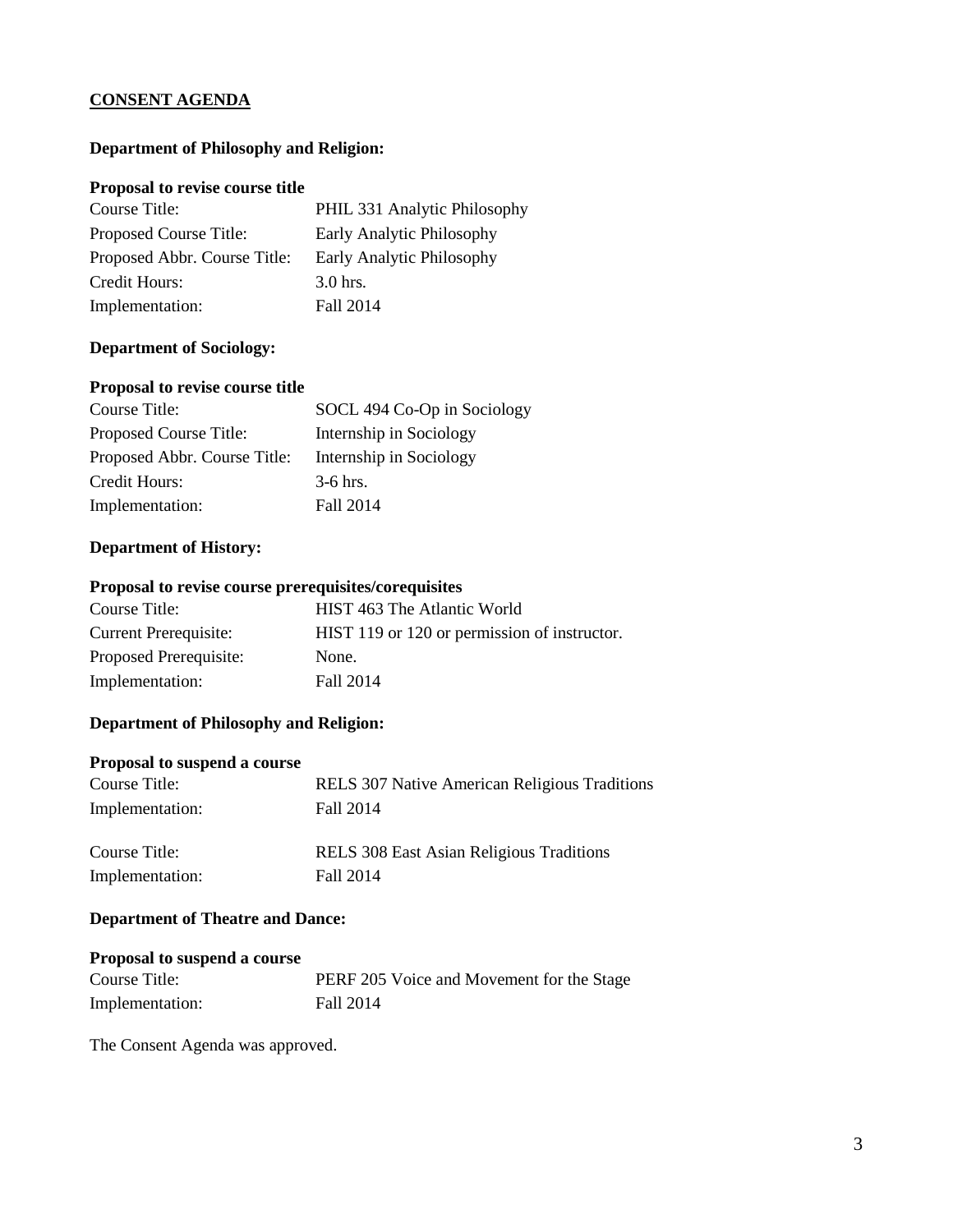## **ACTION AGENDA**

Scott Stroot moved approval of the following **proposal to revise course prerequisites/corequisites from the Department of English:**

| Course Title:                | ENG 100 Introduction to College Writing                                                                                                                                                                                                                                                                                                                                                                                                                                                                                                                                                                                                |
|------------------------------|----------------------------------------------------------------------------------------------------------------------------------------------------------------------------------------------------------------------------------------------------------------------------------------------------------------------------------------------------------------------------------------------------------------------------------------------------------------------------------------------------------------------------------------------------------------------------------------------------------------------------------------|
| <b>Current Prerequisite:</b> | Minimum score of 16 on English section of ACT or successful completion<br>of 055 with a grade of "C" or better. Students with ACT English scores of<br>16 and 17 will be required to attend ENG 100E sections which include an<br>extra hour of class time. Students who have unsuccessfully attempted ENG<br>100 (earned grade of W, F, or FN) may not retake ENG 100 as a WEB<br>section except under extraordinary circumstances, and then only with the<br>written permission of the Director of Composition.                                                                                                                      |
| Proposed Prerequisite:       | Minimum score of 16 on English section of ACT or 74 on Compass<br>Writing Skills Placement Test or successful completion of 055 or 051 with<br>a grade of "C" or better. Students with ACT English scores of 16 and 17 or<br>60 to 73 on the Compass Writing Skills Placement Test will be required to<br>attend ENG 100E sections which include an extra hour of class time.<br>Students who have unsuccessfully attempted ENG 100 (earned grade of W,<br>F, or FN) may not retake ENG 100 as a WEB section except under<br>extraordinary circumstances, and then only with the written permission of<br>the Director of Composition. |
| Implementation:              | Fall 2014                                                                                                                                                                                                                                                                                                                                                                                                                                                                                                                                                                                                                              |

Julie Shadoan seconded the motion. The motion carried.

Scott Stroot moved approval of the following **proposal to make multiple revisions to a course from the Department of English:**

| Course Title:                   | ENG 051/*DENG 051C English as a Second Language Writing                                                                                                      |
|---------------------------------|--------------------------------------------------------------------------------------------------------------------------------------------------------------|
| Proposed Course Title:          | Writing for Non-Native English Speakers                                                                                                                      |
| Proposed Abbr. Course Title:    | Writ for Non-Nat Eng Speakers                                                                                                                                |
| <b>Current Prerequisites:</b>   | COMPASS Writing Skills Placement Test score between 23-54 and<br>COMPASS e-Write score of 4; or permission of instructor.                                    |
| Proposed Prerequisite:          | COMPASS Writing Skills Placement Test score of 59 or below or<br>equivalent standardized test score.                                                         |
| <b>Current Catalog Listing:</b> | A writing course designed to give non-native speakers of English intensive<br>preparation for ENG 100.                                                       |
| Proposed Catalog Listing:       | A writing course designed to give non-native speakers of English<br>preparation for ENG 100. A grade of "C" or better is a requirement for<br><b>ENG100.</b> |
| Implementation:                 | $*Fall 2014$                                                                                                                                                 |
| *Friendly amendment.            |                                                                                                                                                              |

John Khouryieh seconded the motion. The motion carried.

Scott Stroot moved approval of the following **proposal to make multiple revisions to a course from the Department of History:**

Course Title: HIST 340 History of Western Popular Culture Since 1450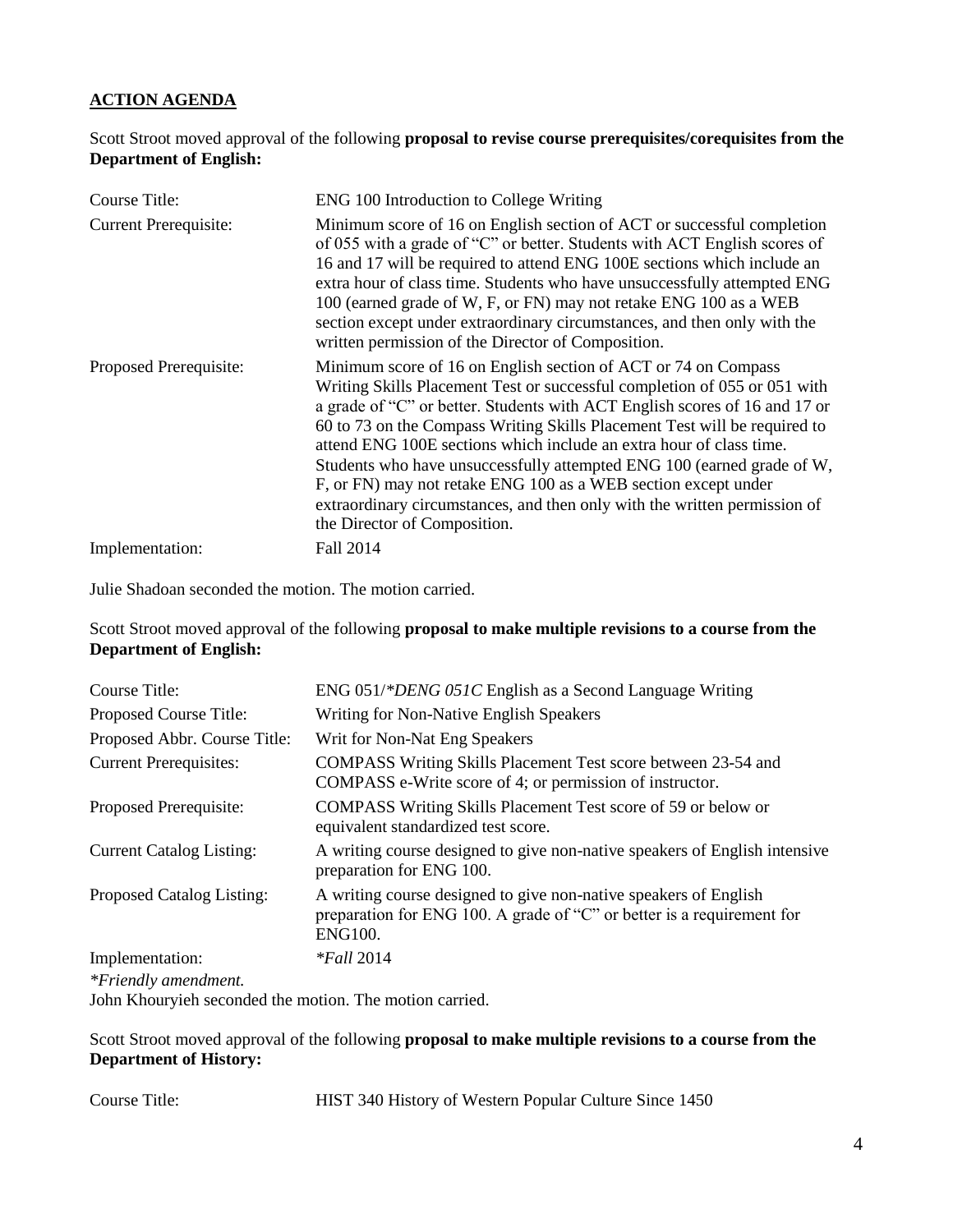| Proposed Course Title:                              | History of Popular Culture Since 1500                                                                                                                                                                                                                                                                                                                                                                                |
|-----------------------------------------------------|----------------------------------------------------------------------------------------------------------------------------------------------------------------------------------------------------------------------------------------------------------------------------------------------------------------------------------------------------------------------------------------------------------------------|
| Proposed Abbr. Course Title:                        | Hist Pop Cult 1500                                                                                                                                                                                                                                                                                                                                                                                                   |
| Credit Hours:                                       | $3.0$ hrs.                                                                                                                                                                                                                                                                                                                                                                                                           |
| <b>Current Prerequisite:</b>                        | HIST 119 or 120 or permission of instructor                                                                                                                                                                                                                                                                                                                                                                          |
| Proposed Prerequisites:                             | History 101 or 102 and English 100 *and 200, or permission of instructor.                                                                                                                                                                                                                                                                                                                                            |
| <b>Current Catalog Listing:</b>                     | Examines popular culture in the Western World from the invention of the<br>Gutenberg printing press to the present, focusing especially on how popular<br>culture evolved in reaction to social, economic, political, and technological<br>change and from local, national, trans-Atlantic and global perspectives.<br>Students engage the questions, debates, methods and approaches of popular<br>culture history. |
| Proposed Catalog Listing:                           | Examines popular culture from 1500 to the present, focusing especially on<br>how popular culture evolved in reaction to social, economic, political, and<br>technological change and from local, national, trans-Atlantic and global<br>perspectives. Students engage the questions, debates, methods and<br>approaches of popular culture history.                                                                  |
| Implementation:                                     | Fall 2014                                                                                                                                                                                                                                                                                                                                                                                                            |
| *Friendly amendment.                                |                                                                                                                                                                                                                                                                                                                                                                                                                      |
| John Baker seconded the motion. The motion carried. |                                                                                                                                                                                                                                                                                                                                                                                                                      |

Scott Stroot moved approval of the following **proposal to make multiple revisions to a course from the Department of Philosophy and Religion:**

| Course Title:                    | RELS 496 Senior Seminar                                                                                                                                                                                                                      |
|----------------------------------|----------------------------------------------------------------------------------------------------------------------------------------------------------------------------------------------------------------------------------------------|
| <b>Current Catalog Listing:</b>  | A capstone course designed for senior religious studies majors. Students<br>will complete projects that demonstrate their research, writing, and<br>analytical skills. Content areas of the seminar will vary by semester and<br>instructor. |
| <b>Proposed Catalog Listing:</b> | A capstone course designed for senior religious studies majors. Students<br>will complete projects that demonstrate their research, writing, and<br>analytical skills.                                                                       |
| <b>Current Credit Hours:</b>     | $3.0$ hrs.                                                                                                                                                                                                                                   |
| <b>Proposed Credit Hours:</b>    | 1.0 <sub>hr.</sub>                                                                                                                                                                                                                           |
| Implementation:                  | Fall 2014                                                                                                                                                                                                                                    |

Julie Shadoan seconded the motion. The motion carried.

Scott Stroot moved approval of the following **proposals to make multiple revisions to a course from the Department of Theatre and Dance:**

| Course Title:                   | PERF 120 Rehearsal and Production I                                                                                                                   |
|---------------------------------|-------------------------------------------------------------------------------------------------------------------------------------------------------|
| Proposed Course Title:          | Rehearsal and Production                                                                                                                              |
| Proposed Abbr. Course Title:    | Rehearsal and Production                                                                                                                              |
| Credit Hours:                   | 1.0 <sub>hr.</sub>                                                                                                                                    |
| <b>Current Catalog Listing:</b> | An experiential learning course designed to provide practical experience in<br>all areas of theatrical production under actual production conditions. |
| Proposed Catalog Listing:       | An introductory, experiential learning course providing an overview of<br>theatre and dance production safety procedures and rehearsal etiquette, as  |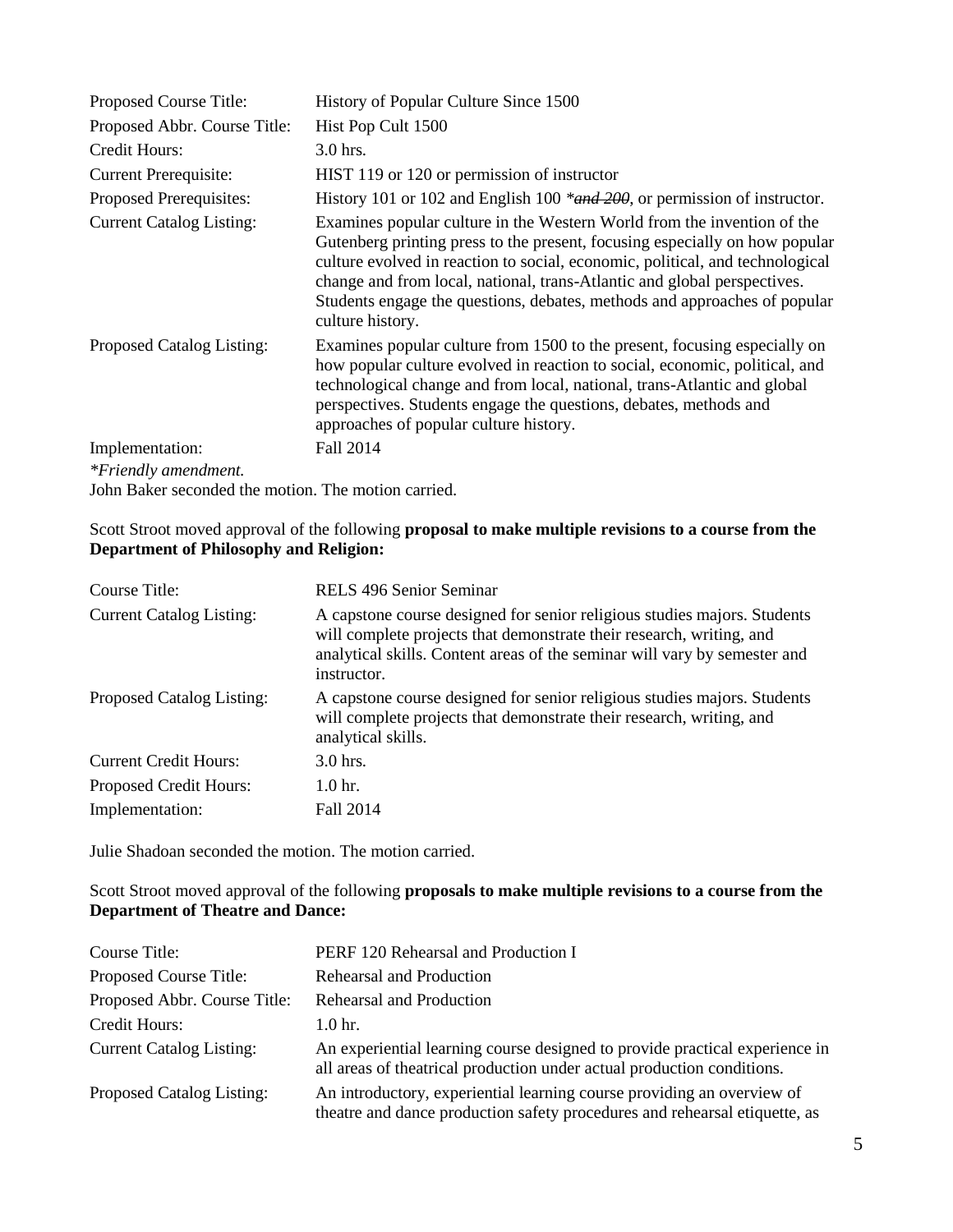|                                 | well as practical experience in all areas of theatrical production.                                                             |
|---------------------------------|---------------------------------------------------------------------------------------------------------------------------------|
| Implementation:                 | Fall 2014                                                                                                                       |
| <b>Course Title:</b>            | PERF 220 Rehearsal and Production III                                                                                           |
| Proposed Course Title:          | Production Lab I                                                                                                                |
| Proposed Abbr. Course Title:    | Production Lab I                                                                                                                |
| <b>Credit Hours:</b>            | 1.0 <sub>hr.</sub>                                                                                                              |
| <b>Current Catalog Listing:</b> | Continuation of PERF 121.                                                                                                       |
| Proposed Catalog Listing:       | An experiential learning course designed to provide practical experience in                                                     |
|                                 | theatrical production.                                                                                                          |
| Implementation:                 | Fall 2014                                                                                                                       |
| <b>Course Title:</b>            | PERF 320 Rehearsal and Production V                                                                                             |
| Proposed Course Title:          | Production Lab II                                                                                                               |
| Proposed Abbr. Course Title:    | Production Lab II                                                                                                               |
| <b>Credit Hours:</b>            | 1.0 <sub>hr.</sub>                                                                                                              |
| <b>Current Prerequisite:</b>    | <b>PERF 221</b>                                                                                                                 |
| Proposed Prerequisite:          | PERF 220 or permission of instructor.                                                                                           |
| <b>Current Catalog Listing:</b> | Continuation of PERF 221.                                                                                                       |
| Proposed Catalog Listing:       | An experiential learning course designed to provide practical experience in<br>theatrical production, continuation of PERF 220. |
| Implementation:                 | Fall 2014                                                                                                                       |
| <b>Course Title:</b>            | PERF 321 Rehearsal and Production VI                                                                                            |
| Proposed Course Title:          | Production Lab III                                                                                                              |
| Proposed Abbr. Course Title:    | Production Lab III                                                                                                              |
| Credit Hours:                   | 1.0 <sub>hr.</sub>                                                                                                              |
| <b>Current Catalog Listing:</b> | Continuation of PERF 320.                                                                                                       |
| Proposed Catalog Listing:       | An experiential learning course designed to provide practical experience in<br>theatrical production, continuation of PERF 320. |
| Implementation:                 | Fall 2014                                                                                                                       |
| Course Title:                   | PERF 420 Rehearsal and Production VII                                                                                           |
| Proposed Course Title:          | Production Lab IV                                                                                                               |
| Proposed Abbr. Course Title:    | Production Lab IV                                                                                                               |
| Credit Hours:                   | 1.0 <sub>hr.</sub>                                                                                                              |
| <b>Current Catalog Listing:</b> | Continuation of PERF 321.                                                                                                       |
| Proposed Catalog Listing:       | An experiential learning course designed to provide practical experience in<br>theatrical production, continuation of PERF 321. |
| Implementation:                 | Fall 2014                                                                                                                       |
| Course Title:                   | PERF 421 Rehearsal and Production VIII                                                                                          |
| Proposed Course Title:          | Production Lab V                                                                                                                |
| Proposed Abbr. Course Title:    | Production Lab V                                                                                                                |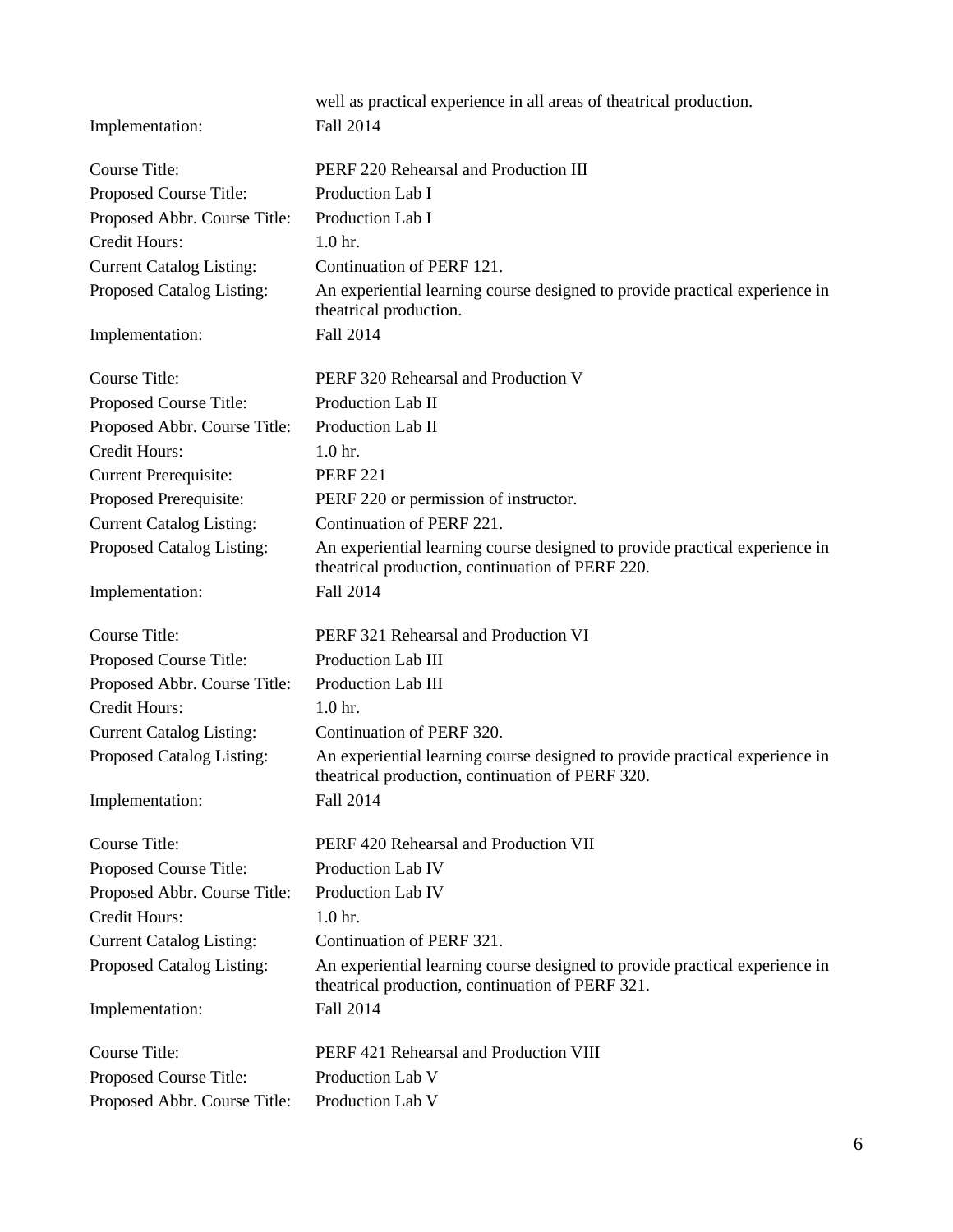| Credit Hours:                   | 1.0 <sub>hr.</sub>                                                                                                              |
|---------------------------------|---------------------------------------------------------------------------------------------------------------------------------|
| <b>Current Catalog Listing:</b> | Continuation of PERF 420.                                                                                                       |
| Proposed Catalog Listing:       | An experiential learning course designed to provide practical experience in<br>theatrical production, continuation of PERF 420. |
| Implementation:                 | Fall 2014                                                                                                                       |

John Baker seconded the motion. The motion carried.

## Scott Stroot moved approval of the following **proposals to make multiple revisions to a course from the Department of Theatre and Dance:**

| <b>Course Title:</b>            | THEA 101 Acting I                                                                                                                                                                |
|---------------------------------|----------------------------------------------------------------------------------------------------------------------------------------------------------------------------------|
| Proposed Course Title:          | Acting I: Voice and Movement                                                                                                                                                     |
| Proposed Abbr. Course Title:    | Acting I                                                                                                                                                                         |
| Credit Hours:                   | 3.0 hrs.                                                                                                                                                                         |
| <b>Special Requirements:</b>    | Restricted to Theatre majors & minors.                                                                                                                                           |
| <b>Current Catalog Listing:</b> | Improvisation, theatre games, and simple scene and/or monologue work<br>intended to develop fundamental performance and ensemble collaboration<br>skills.                        |
| Proposed Catalog Listing:       | A foundational acting course designed to help students become aware of,<br>develop, integrate and properly maintain their natural vocal and kinesthetic<br>performing abilities. |
| Implementation:                 | Fall 2014                                                                                                                                                                        |
| <b>Course Title:</b>            | THEA 300 Acting II                                                                                                                                                               |
| Proposed Course Title:          | Acting II: Acting Craft                                                                                                                                                          |
| Proposed Abbr. Course Title:    | Acting II                                                                                                                                                                        |
| <b>Credit Hours:</b>            | 3.0 hrs.                                                                                                                                                                         |
| <b>Current Prerequisites:</b>   | THEA 101 and PERF 205 or permission of instructor.                                                                                                                               |
| Proposed Prerequisite:          | THEA 101 or permission of instructor.                                                                                                                                            |
| <b>Current Catalog Listing:</b> | A combined studio/theory course introducing the fundamentals of<br>characterization and rehearsal techniques, from basic scene analysis<br>through performance.                  |
| Proposed Catalog Listing:       | Improvisation, theatre games, and introductory scene and/or monologue<br>work intended to develop fundamental performance and ensemble<br>collaboration skills.                  |
| Implementation:                 | Fall 2014                                                                                                                                                                        |
| <b>Course Title:</b>            | THEA 301 Acting III                                                                                                                                                              |
| Proposed Course Title:          | Acting III: Characterization & Scenework                                                                                                                                         |
| Proposed Abbr. Course Title:    | Acting III                                                                                                                                                                       |
| <b>Credit Hours:</b>            | $3.0$ hrs.                                                                                                                                                                       |
| <b>Current Prerequisites:</b>   | THEA 101 and 300.                                                                                                                                                                |
| Proposed Prerequisite:          | THEA 252, and a "C" or better in THEA 300, or permission of instructor.                                                                                                          |
| <b>Current Catalog Listing:</b> | An advanced acting studio course focusing on text and character analysis,<br>characterization and performance.                                                                   |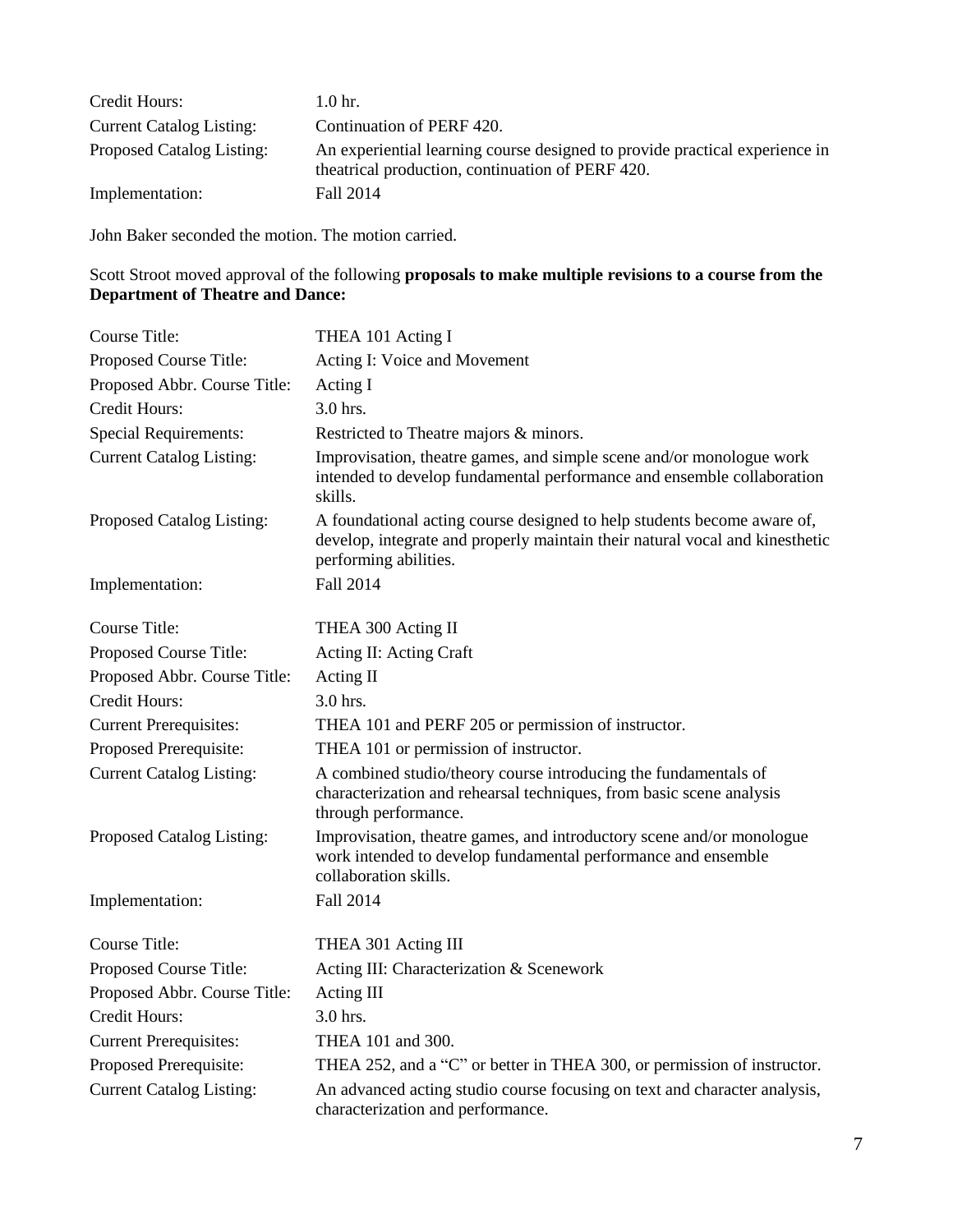| Proposed Catalog Listing: | An acting studio course focusing on the fundamentals of text and character |
|---------------------------|----------------------------------------------------------------------------|
|                           | analysis, characterization, and performance.                               |
| Implementation:           | Fall 2014                                                                  |

John Khouryieh seconded the motion. The motion carried.

## Scott Stroot moved approval of the following **proposal to make multiple revisions to a course from the Department of Theatre and Dance:**

| Course Title:                    | THEA 391 Children's Theatre/Creative Dramatics                                                                                                                                                                     |
|----------------------------------|--------------------------------------------------------------------------------------------------------------------------------------------------------------------------------------------------------------------|
| Proposed Course Title:           | Theatre for Young Audiences                                                                                                                                                                                        |
| Proposed Abbr. Course Title:     | Thea for Young Audiences                                                                                                                                                                                           |
| <b>Current Catalog Listing:</b>  | An examination of the selection, preparation, and presentation of plays for<br>children, and the study of creative dramatics. Emphasis on analysis of<br>children's plays, script sources and production planning. |
| <b>Proposed Catalog Listing:</b> | An examination of the selection, preparation, and presentation of plays for<br>children. Emphasis on analysis of plays for young audiences, script<br>sources and production planning.                             |
| Implementation:                  | Spring 2015                                                                                                                                                                                                        |

Julie Shadoan seconded the motion. The motion carried.

## Scott Stroot moved approval of the following **proposal to make multiple revisions to a course from the Department of Theatre and Dance:**

| Course Title:                                             | THEA 431 Music Theatre History & Repertoire                                                                                                                                                                        |
|-----------------------------------------------------------|--------------------------------------------------------------------------------------------------------------------------------------------------------------------------------------------------------------------|
| Proposed Course Title:                                    | <b>Music Theatre Repertoire</b>                                                                                                                                                                                    |
| Proposed Abbr. Course Title:                              | Music Theatre Rep                                                                                                                                                                                                  |
| Credit Hours:                                             | $3.0$ hrs.                                                                                                                                                                                                         |
| Current Prerequisite and<br><b>Special Requirements:</b>  | (Course fee)                                                                                                                                                                                                       |
| Proposed Prerequisite and<br><b>Special Requirements:</b> | (Course fee), THEA 300, MUS 100, MUS 350, or permission of instructor.                                                                                                                                             |
| <b>Current Catalog Listing:</b>                           | A study of the development of the musical theatre; the style and form of its<br>music; dance and drama; and its impact on the modern theatre. (Course<br>Fee).                                                     |
| Proposed Catalog Listing:                                 | A performance-based study of musical theatre repertoire and vocal styles<br>from 1920 to present day using both scripts and scores. Performance work<br>will occur in solo and small group settings. (Course Fee). |
| Implementation:                                           | Fall 2014                                                                                                                                                                                                          |

John Baker seconded the motion. The motion carried.

Scott Stroot moved approval of the following **proposal to create a new course from the Department of History:**

| Course Title:       | HIST 379 The Creation of a Global Legacy |
|---------------------|------------------------------------------|
| Abbr. Course Title: | Gandhi: Global Legacy                    |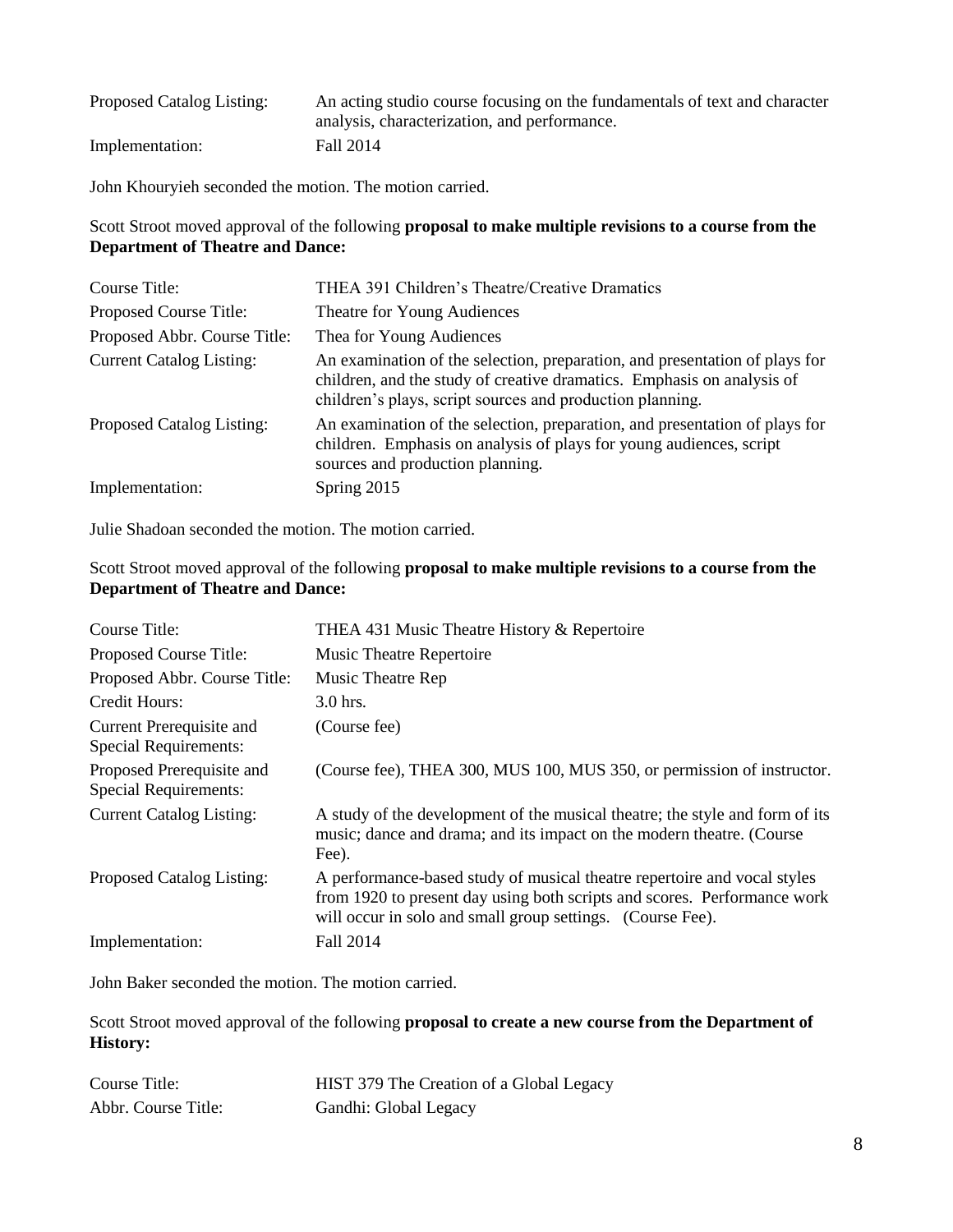| Credit Hours:    | $3.0$ hrs.                                                                                                                                                                                                                                  |
|------------------|---------------------------------------------------------------------------------------------------------------------------------------------------------------------------------------------------------------------------------------------|
| Catalog Listing: | An exploration of the full range of Gandhi's political, spiritual, and moral<br>concerns, beginning with his early years in South Africa and tracing<br>Gandhi's transformation from a local activist to a leader with global<br>influence. |
| Implementation:  | Fall 2014                                                                                                                                                                                                                                   |

Julie Shadoan seconded the motion. The motion carried.

Scott Stroot moved approval of the following **proposal to create a new course from the Department of History:**

| Course Title:       | HIST 380 Human Rights in History                                                                                                                                                                                       |
|---------------------|------------------------------------------------------------------------------------------------------------------------------------------------------------------------------------------------------------------------|
| Abbr. Course Title: | Human Rights in History                                                                                                                                                                                                |
| Credit Hours:       | $3.0$ hrs.                                                                                                                                                                                                             |
| Prerequisite:       | HIST 101 or HIST 102                                                                                                                                                                                                   |
| Catalog Listing:    | This course examines: the historical origins of human rights, key disputes<br>surrounding the content and legitimacy of human rights, and the<br>enforcement of international humanitarian law in theory and practice. |
| Implementation:     | Fall 2014                                                                                                                                                                                                              |

Julie Shadoan seconded the motion. The motion carried.

Scott Stroot moved approval of the following **proposal to create a new course from the Department of Theatre and Dance:**

| Course Title:       | DANC 445 Dance Anatomy and Kinesiology                                |
|---------------------|-----------------------------------------------------------------------|
| Abbr. Course Title: | Dance Anatomy and Kinesiology                                         |
| Credit Hours:       | $3.0$ hrs.                                                            |
| Prerequisite:       | 300 level dance technique course or permission of the instructor.     |
| Catalog Listing:    | An analysis of the principles of anatomy and kinesiology for dancers. |
| Implementation:     | Spring 2014                                                           |

Molly Kerby seconded the motion. The motion carried.

Scott Stroot moved approval of the following **proposal to create a new course from the Department of Theatre and Dance:**

| Course Title:       | PERF 350 Voice and Diction for the Theatre                                                                  |
|---------------------|-------------------------------------------------------------------------------------------------------------|
| Abbr. Course Title: | Voice and Diction                                                                                           |
| Credit Hours:       | 1.0 <sub>hr</sub>                                                                                           |
| Prerequisite:       | Prerequisite THEA 300 or permission of instructor.                                                          |
| Catalog Listing:    | Study and practice of proper vocal production and standard American<br>diction for theatrical applications. |
| Implementation:     | Fall 2014                                                                                                   |

Julie Shadoan seconded the motion. The motion carried.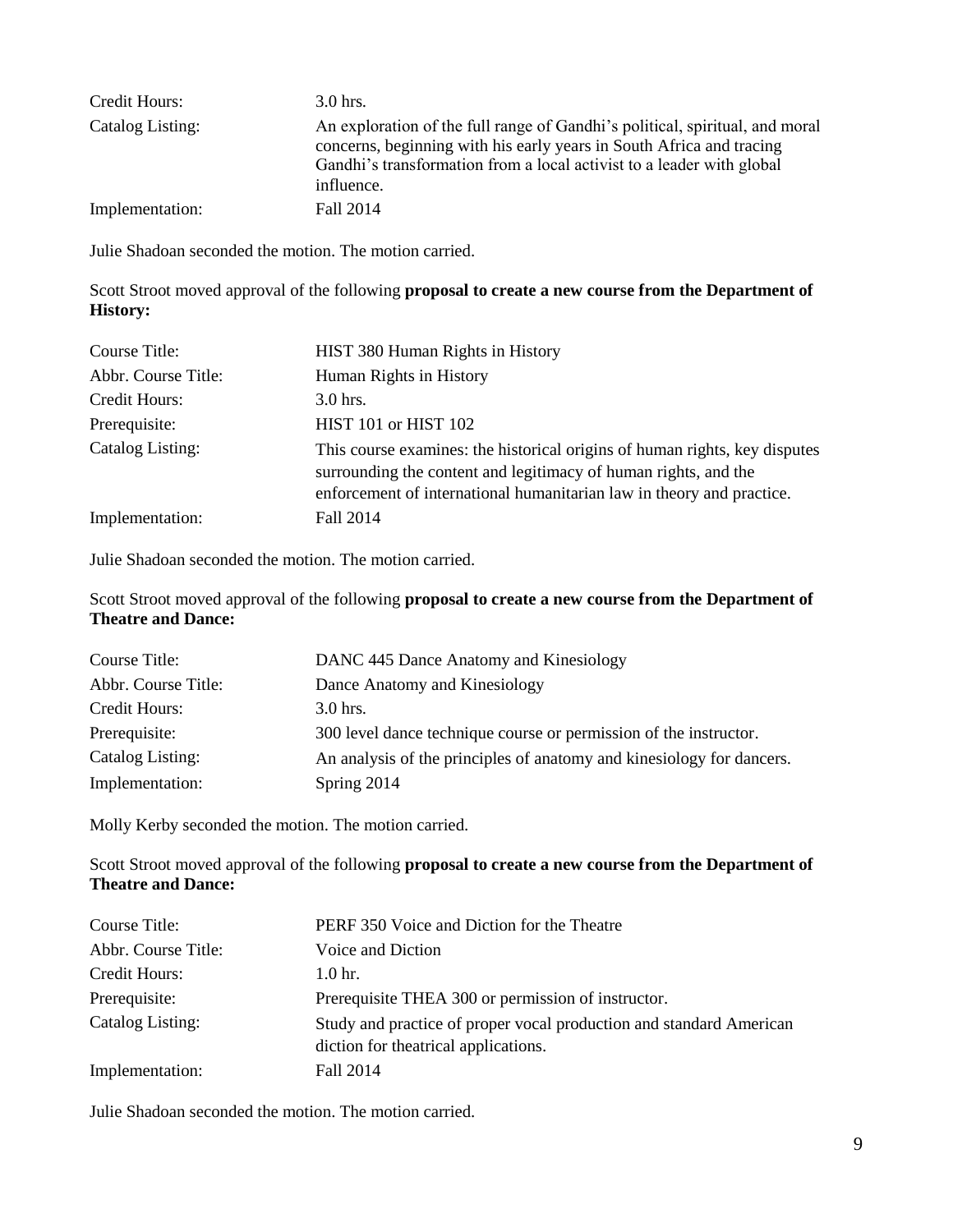## Scott Stroot moved approval of the following **proposals to create a new course from the Department of Theatre and Dance:**

| Course Title:       | PERF 430 Production Lab VI                                                                                                                                                |
|---------------------|---------------------------------------------------------------------------------------------------------------------------------------------------------------------------|
| Abbr. Course Title: | <b>Production Lab VI</b>                                                                                                                                                  |
| Credit Hours:       | 1.0 <sub>hr.</sub>                                                                                                                                                        |
| Prerequisite:       | PERF 421 or permission of instructor.                                                                                                                                     |
| Catalog Listing:    | An experiential learning course designed to provide upper level practical<br>experience in targeted areas of theatrical production under actual<br>production conditions. |
| Implementation:     | Fall 2014                                                                                                                                                                 |
| Course Title:       | PERF 431 Production Lab VII                                                                                                                                               |
| Abbr. Course Title: | Production Lab VII                                                                                                                                                        |
| Credit Hours:       | 1.0 <sub>hr.</sub>                                                                                                                                                        |
| Prerequisite:       | PERF 430 or permission of instructor.                                                                                                                                     |
| Catalog Listing:    | An experiential learning course designed to provide upper level practical<br>experience in targeted areas of theatrical production under actual<br>production conditions. |
| Implementation:     | Fall 2014                                                                                                                                                                 |

John Baker seconded the motion. The motion carried.

Scott Stroot moved approval of the following **proposal to create a new course from the Department of Theatre and Dance:**

| Course Title:       | THEA 325 Theatre in Education                                                                                                                                                         |
|---------------------|---------------------------------------------------------------------------------------------------------------------------------------------------------------------------------------|
| Abbr. Course Title: | Theatre in Education                                                                                                                                                                  |
| Credit Hours:       | $3.0$ hrs.                                                                                                                                                                            |
| Catalog Listing:    | An overview of strategies for teaching theatre to students in grades K-12.<br>Topics covered include curriculum development, creative dramatics, arts<br>integration, and assessment. |
| Implementation:     | Fall 2014                                                                                                                                                                             |

Julie Shadoan seconded the motion. The motion carried.

## Scott Stroot moved approval of the following **proposal to create a new course from the Department of Theatre and Dance:**

| Course Title:       | THEA 365 US Theatre History                                                      |
|---------------------|----------------------------------------------------------------------------------|
| Abbr. Course Title: | US Theatre History                                                               |
| Credit Hours:       | $3.0$ hrs.                                                                       |
| Catalog Listing:    | Survey of US theatre history, with a focus on the $20th$ century to the present. |
| Implementation:     | Fall 2015                                                                        |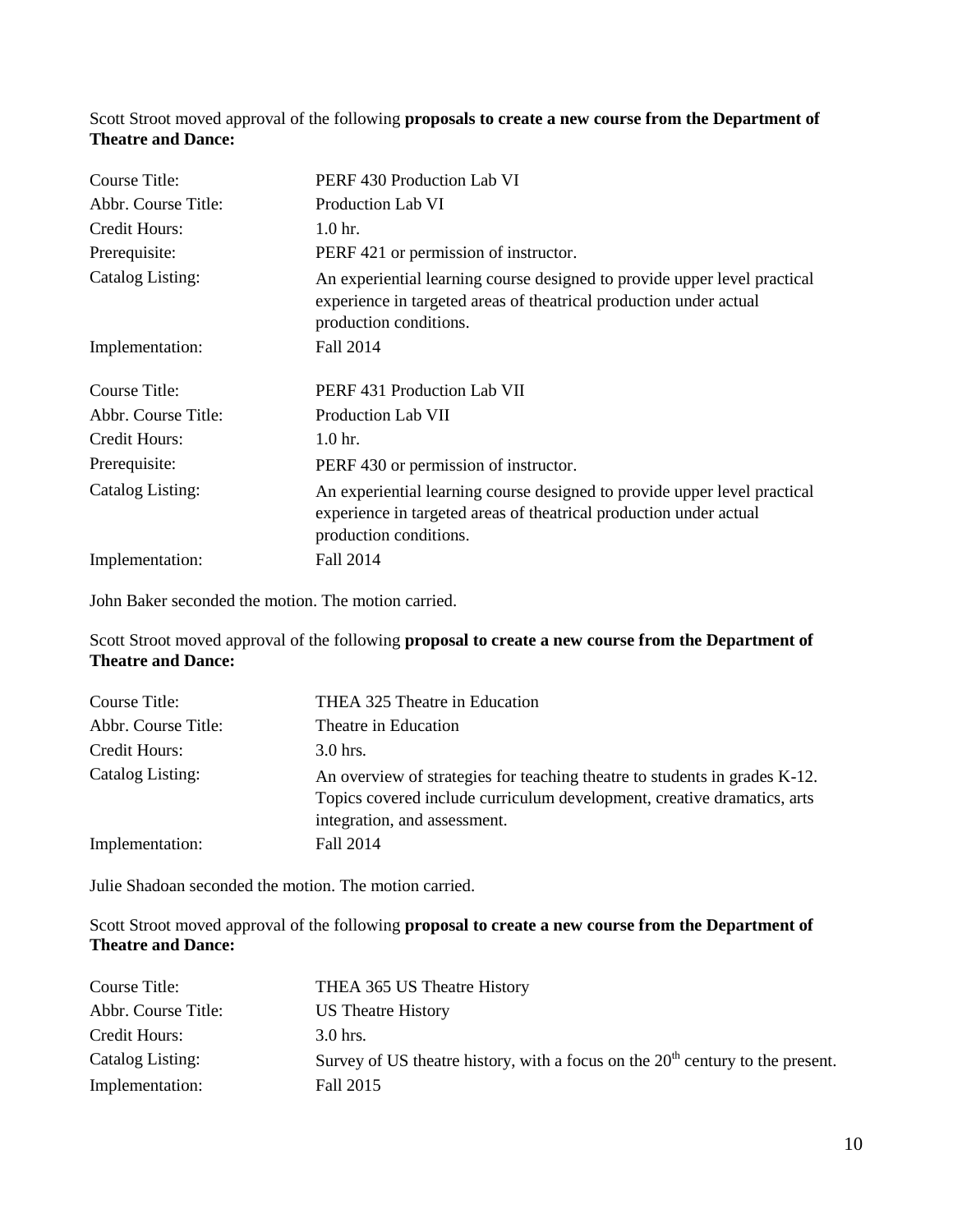Julie Shadoan seconded the motion. The motion carried.

Scott Stroot moved approval of the following **proposal to make multiple revisions to a course from the Department of Theatre and Dance:**

| Course Title:       | THEA 430 Musical Theatre History                                                                                                         |
|---------------------|------------------------------------------------------------------------------------------------------------------------------------------|
| Abbr. Course Title: | <b>Musical Theatre History</b>                                                                                                           |
| Credit Hours:       | $3.0$ hrs.                                                                                                                               |
| Prerequisite:       | THEA 252 or permission of instructor.                                                                                                    |
| Catalog Listing:    | Survey of U.S. musical theatre history from the $18th$ century to the present,<br>with an emphasis on the $20th$ century to the present. |
| Implementation:     | Spring 2015                                                                                                                              |

Julie Shadoan seconded the motion. The motion carried.

John Baker moved approval of the following **proposal to revise a program from the Department of History:**

| Program Title:                 | Minor in History                                                                                                                                                                                                                     |
|--------------------------------|--------------------------------------------------------------------------------------------------------------------------------------------------------------------------------------------------------------------------------------|
| Reference Number:              | 392                                                                                                                                                                                                                                  |
| <b>Required Hours:</b>         | 24.0 hrs.                                                                                                                                                                                                                            |
| Identification:                | As part of the new Colonnade Program, the department's Western<br>Civilization Courses (HIST 119/HIST 120) will be replaced with World<br>History (HIST 101/HIST 102). The History minor is being revised to reflect<br>that change. |
| <b>Effective Catalog Year:</b> | Fall 2014                                                                                                                                                                                                                            |

Molly Kerby seconded the motion. The motion carried.

Scott Stroot moved approval of the following **proposal to revise a program from the Department of History:**

| Program Title:                 | Major in History                                                                                                                                                                                                                     |
|--------------------------------|--------------------------------------------------------------------------------------------------------------------------------------------------------------------------------------------------------------------------------------|
| Reference Number:              | 695                                                                                                                                                                                                                                  |
| <b>Required Hours:</b>         | 33.0 hrs.                                                                                                                                                                                                                            |
| Identification:                | As part of the new Colonnade Program, the department's Western<br>Civilization Courses (HIST 119/HIST 120) will be replaced with World<br>History (HIST 101/HIST 102). The History major is being revised to reflect<br>that change. |
| <b>Effective Catalog Year:</b> | Fall 2014                                                                                                                                                                                                                            |

Julie Shadoan seconded the motion. The motion carried.

Scott Stroot moved approval of the following **proposal to revise a program from the Department of Theatre and Dance:**

| Program Title:         | AB in Dance                                                         |
|------------------------|---------------------------------------------------------------------|
| Reference Number:      | 360                                                                 |
| <b>Required Hours:</b> | 44.0 hrs.                                                           |
| Identification:        | • Replace the currently required BIOL 131: Human Anatomy Physiology |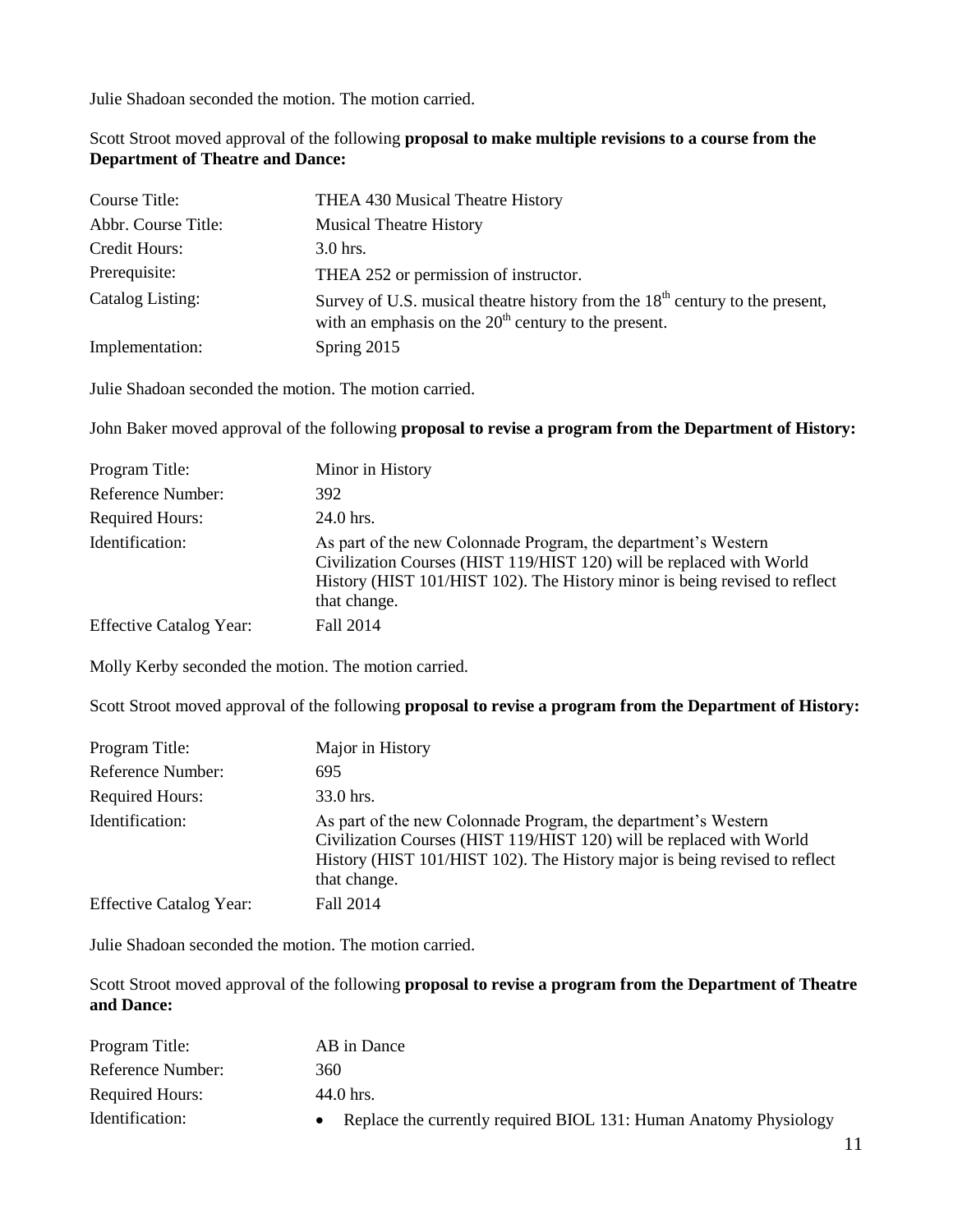- with a new course, DANC 445:Dance Anatomy and Kinesiology*.*
- Reduce the number of required electives in this major from 6 to 3.

Effective Catalog Year: Fall 2014

John Khouryieh seconded the motion. The motion carried.

## **COLLEGE OF HEALTH AND HUMAN SERVICES**

## **CONSENT AGENDA**

Julie Shadoan moved approval of the following **proposal to revise course grade type from the School of Nursing:**

| Course Title:        | <b>NURS 422 Senior Practicum</b> |
|----------------------|----------------------------------|
| Current grade type:  | Pass/fail.                       |
| Proposed grade type: | Standard letter grade.           |
| Implementation:      | Fall 2014                        |

John Baker seconded the motion. The motion carried.

## **ACTION AGENDA**

John Khouryieh moved approval of the following **proposal to revise a program from the School of Nursing:**

| Program Title:                 | Bachelor of Science in Nursing                                                                                                                                                                                                                                                            |
|--------------------------------|-------------------------------------------------------------------------------------------------------------------------------------------------------------------------------------------------------------------------------------------------------------------------------------------|
| Reference Number:              | 586                                                                                                                                                                                                                                                                                       |
| <b>Required Hours:</b>         | $61.0$ hours                                                                                                                                                                                                                                                                              |
| Identification:                | • Revision of program hours from 61 credit hours to 58 credit hours<br>Delete nursing elective as a requirement<br>$\bullet$<br>• Revise course sequence to remove references to specific general<br>education courses that are not required by the nursing program as pre-<br>requisites |
| <b>Effective Catalog Year:</b> | Fall 2014                                                                                                                                                                                                                                                                                 |

John Baker seconded the motion. The motion carried.

Julie Shadoan moved approval of the following **proposal to create a new academic degree type from the School of Nursing:**

| Degree Name:         | Associate of Science in Nursing                                                                                                                                                                                                                             |
|----------------------|-------------------------------------------------------------------------------------------------------------------------------------------------------------------------------------------------------------------------------------------------------------|
| Degree Abbreviation: | ASN                                                                                                                                                                                                                                                         |
| Identification:      | The Associate of Science in Nursing is an entry-level degree for nursing. It<br>prepares the graduate to be a registered nurse who can practice in a variety<br>of settings and who has the knowledge base to pursue the Bachelor of<br>Science in Nursing. |
| Implementation:      | Fall 2014                                                                                                                                                                                                                                                   |

John Baker seconded the motion. The motion carried.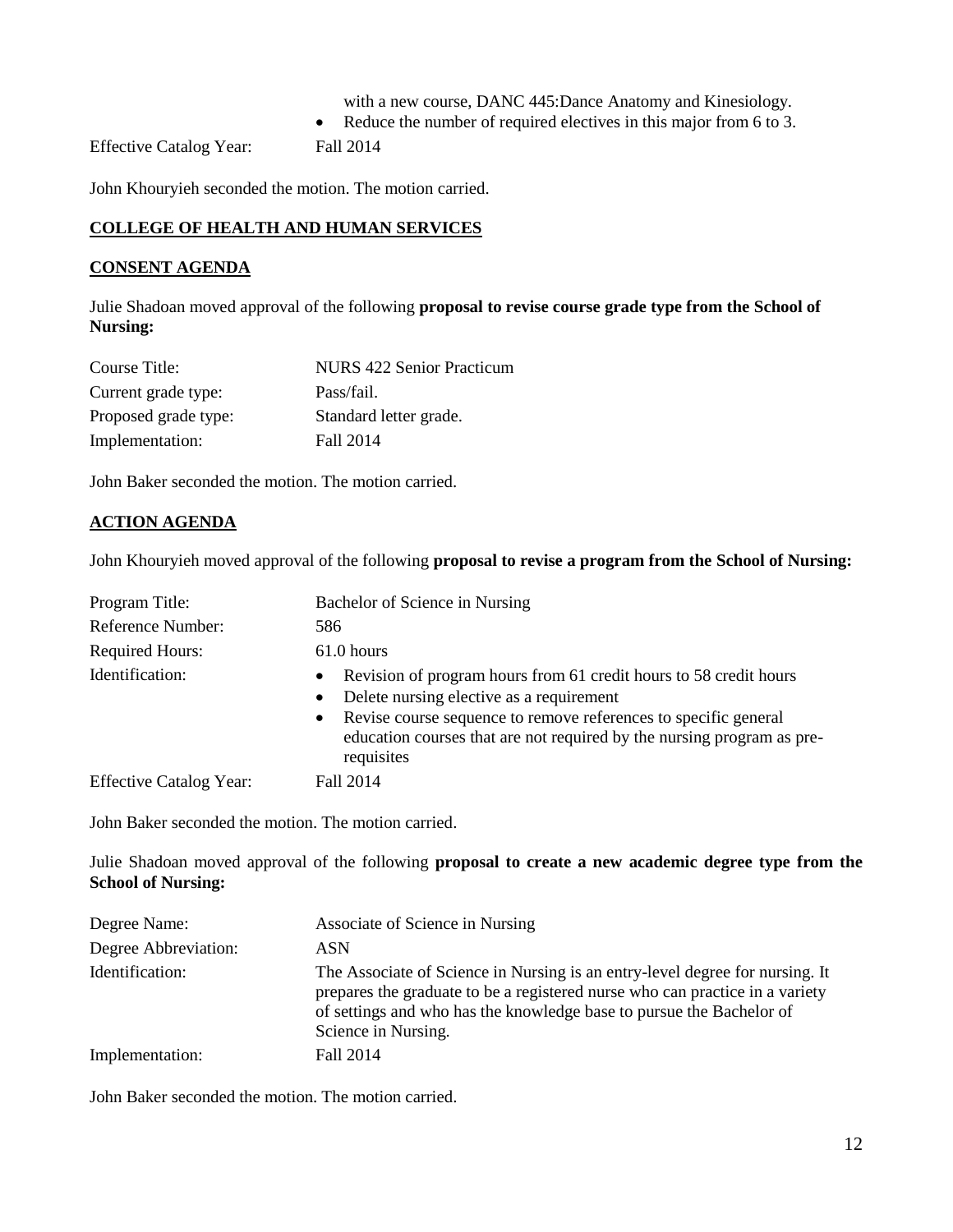## **UNIVERSITY COLLEGE**

## **CONSENT AGENDA**

Julie Shadoan moved approval of the Consent Agenda.

## **School of Professional Studies:**

#### **Proposal to revise course prerequisites**

| Course Title:                           | LEAD 400 Practicum in Leadership                                                                                                                                                                                                                                    |
|-----------------------------------------|---------------------------------------------------------------------------------------------------------------------------------------------------------------------------------------------------------------------------------------------------------------------|
| <b>Current Prerequisites:</b>           | Completion of all other courses approved for the Certificate in Leadership<br>Studies or concurrent with the last course needed for fulfillment of the<br>certificate. Students must submit a written proposal for approval by the<br>Leadership Studies Committee. |
| Proposed Prerequisite:                  | Instructor's permission.                                                                                                                                                                                                                                            |
| Implementation:<br>*Friendly amendment. | $*$ Summer 2014                                                                                                                                                                                                                                                     |

#### **Department of Diversity and Community Studies:**

## **Proposal to revise course catalog listing**

| Course Title:                   | <b>ICSR 300 Public Problem Solving</b>                                                                                                                                                                        |
|---------------------------------|---------------------------------------------------------------------------------------------------------------------------------------------------------------------------------------------------------------|
| <b>Current Catalog Listing:</b> | An applied learning experience focused on broad-based form of<br>community organizing and development generally aimed at building<br>capacity for democratic engagement in both rural and urban environments. |
| Proposed Catalog Listing:       | Investigation of historical perspectives and theoretical dimensions of public<br>problem solving, with attention to the development of collective power,<br>capacities, and responsibilities.                 |
| Implementation:                 | Fall 2014                                                                                                                                                                                                     |

John Khouryieh seconded the motion. The Consent Agenda was approved.

## **ACTION AGENDA**

Julie Shadoan moved approval of the following **proposal to revise a course number from the Department of Liberal Arts and Sciences:**

| Course Title:                                        | <b>HDMT 111C Human Nutrition</b> |
|------------------------------------------------------|----------------------------------|
| <b>Current Course Number:</b>                        | 111C                             |
| Proposed Course Number:                              | 211C                             |
| Implementation:                                      | $*Fall 2014$                     |
| *Friendly amendment.                                 |                                  |
| Molly Kerby seconded the motion. The motion carried. |                                  |

Julie Shadoan moved approval of the following **proposal to create a new course from the Department of Diversity and Community Studies:**

| Course Title:       | AFAM 333 Hip Hop and Democracy |
|---------------------|--------------------------------|
| Abbr. Course Title: | Hip Hop and Democracy          |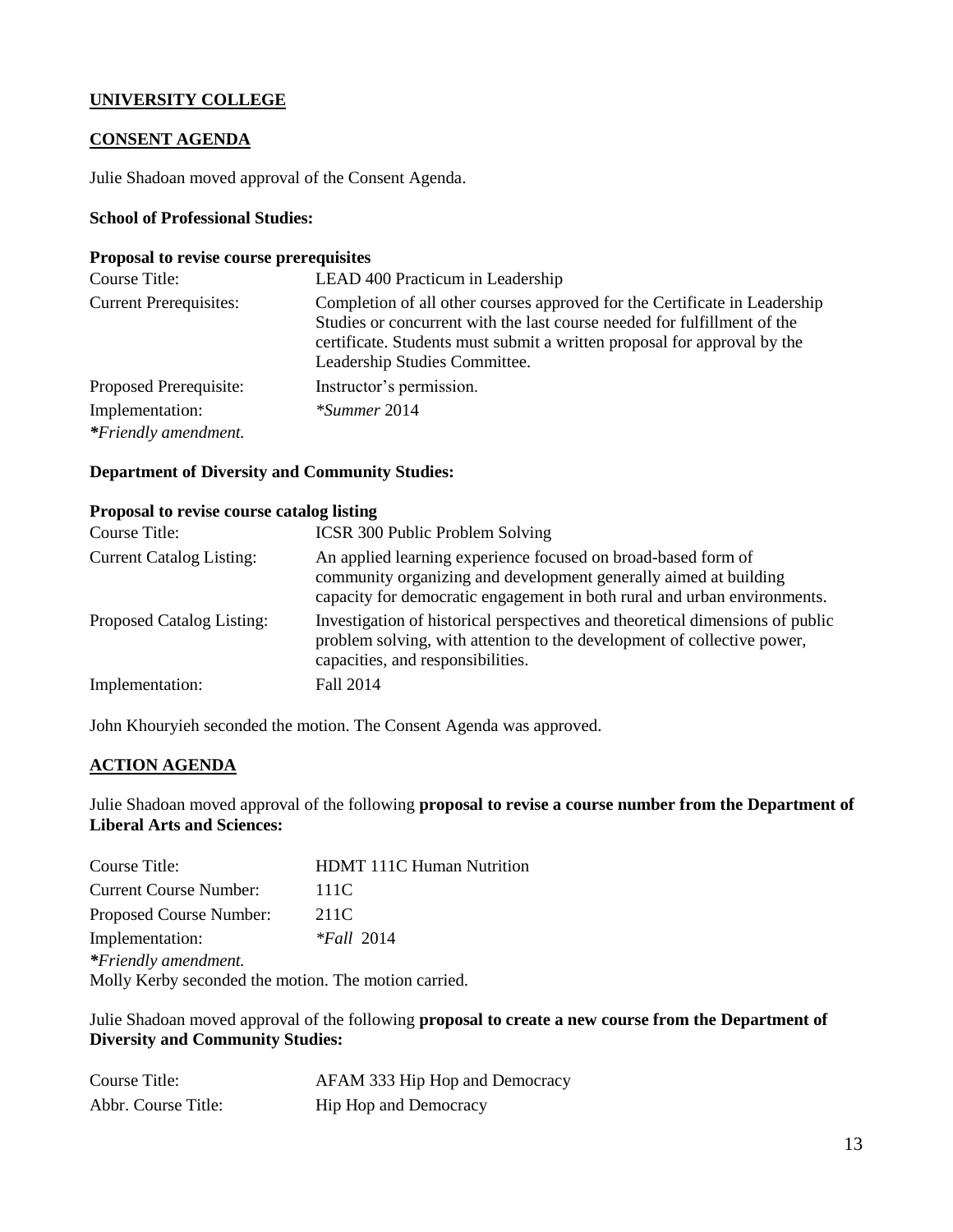| Credit Hours:    | $3.0$ hrs.                                                                                                                                                                                                     |
|------------------|----------------------------------------------------------------------------------------------------------------------------------------------------------------------------------------------------------------|
| Prerequisite:    | AFAM 190 or permission of instructor.                                                                                                                                                                          |
| Catalog Listing: | Examines the various and sometimes contradictory views of Hip Hop as a<br>musical form, a forum for political activism, and a voice for articulating<br>and refiguring the democratic values of today's youth. |
| Implementation:  | Fall 2014                                                                                                                                                                                                      |

Molly Kerby seconded the motion. The motion carried.

## Julie Shadoan moved approval of the following **proposal to create a new course from the Department of Diversity and Community Studies:**

| Course Title:                    | AFAM 343 Communities of Struggle                                                                                                                                                                                        |
|----------------------------------|-------------------------------------------------------------------------------------------------------------------------------------------------------------------------------------------------------------------------|
| <b>Abbreviated Course Title:</b> | <b>Communities of Struggle</b>                                                                                                                                                                                          |
| Credit Hours:                    | $3.0$ hrs.                                                                                                                                                                                                              |
| Prerequisite:                    | AFAM 190 or permission of instructor.                                                                                                                                                                                   |
| Catalog Listing:                 | Examines the relationship between distinct communities of struggle in<br>Africa and the African Diaspora and the impact of African American social<br>movements on a range of liberation struggles within this context. |
| Implementation:                  | Fall 2014                                                                                                                                                                                                               |

Molly Kerby seconded the motion. The motion carried.

## Molly Kerby moved approval of the following **proposal to create a new course from the Department of Diversity and Community Studies:**

| Course Title:       | DCS 360 Place, Community, and Resilience                                                                                                                                                                                                               |
|---------------------|--------------------------------------------------------------------------------------------------------------------------------------------------------------------------------------------------------------------------------------------------------|
| Abbr. Course Title: | Place, Community, Resilience                                                                                                                                                                                                                           |
| Credit Hours:       | $3.0$ hrs.                                                                                                                                                                                                                                             |
| Catalog Listing:    | Exploration of the multidisciplinary interconnections of place, identity, and<br>sense of place within organizational and community structures, with<br>attention to the ways systems bounce back under unexpected social and<br>environmental crises. |
| Implementation:     | Fall 2014                                                                                                                                                                                                                                              |

John Khouryieh seconded the motion. The motion carried.

Julie Shadoan moved approval of the following **proposal to create a new course from the Department of Diversity and Community Studies:**

| Course Title:        | DCS 399 Special Topics in Diversity & Community Studies                                                                                         |
|----------------------|-------------------------------------------------------------------------------------------------------------------------------------------------|
| Abbr. Course Title:  | Topics: Diversity/Community                                                                                                                     |
| Credit Hours:        | $1-3$ hrs.                                                                                                                                      |
| Catalog Listing:     | A detailed study of a specialized topic, for students in the Diversity $\&$<br>Community Studies major. *Repeatable up to a maximum of 9 hours. |
| Implementation:      | Fall 2014                                                                                                                                       |
| *Friendly amendment. |                                                                                                                                                 |
|                      | Grace Lartey seconded the motion. The motion carried.                                                                                           |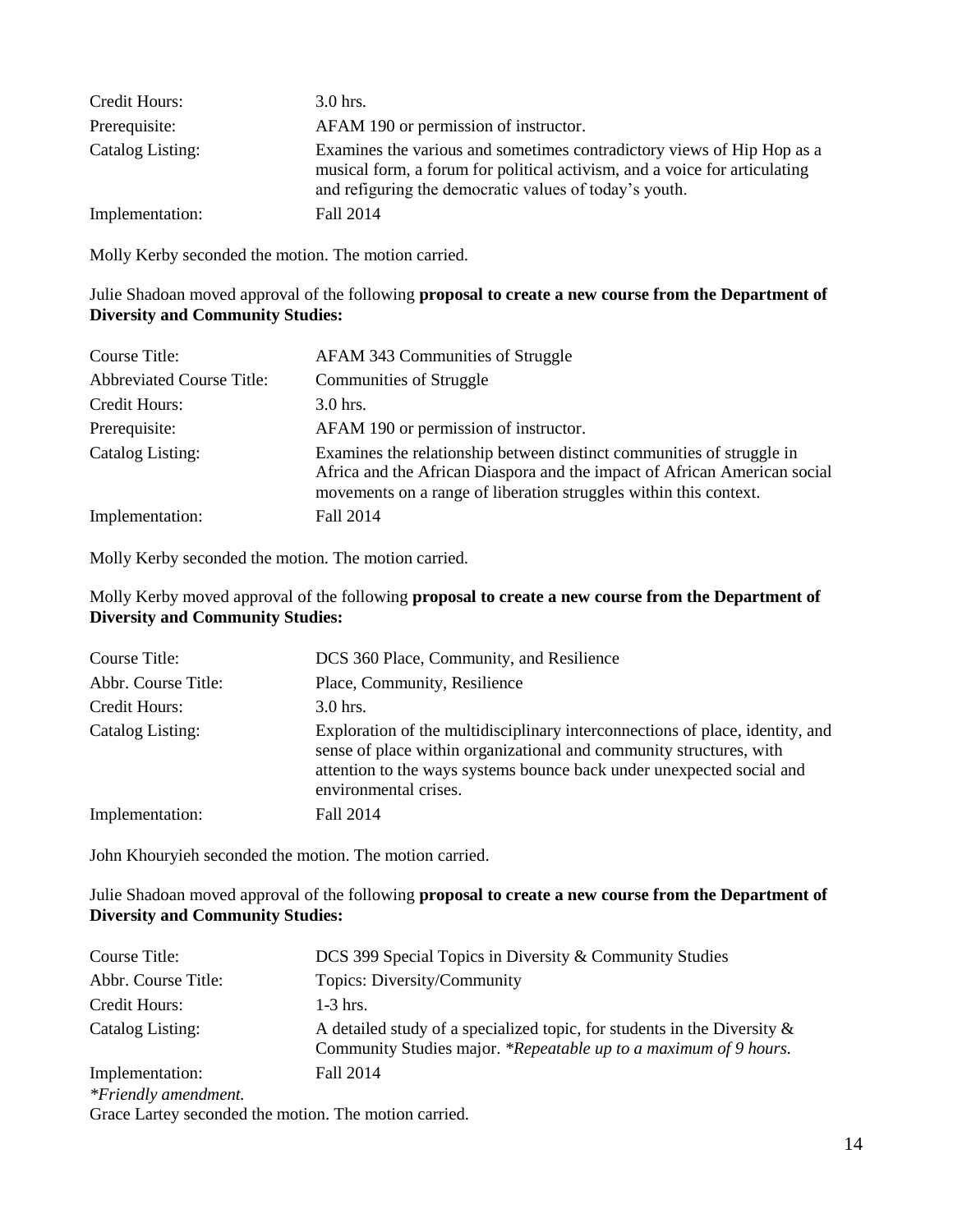## Julie Shadoan moved approval of the following **proposal to create a new course from the Department of Diversity and Community Studies:**

| Course Title:       | DCS 400 Capstone in Diversity & Community Studies                                                                                                                                                                                                                                                             |
|---------------------|---------------------------------------------------------------------------------------------------------------------------------------------------------------------------------------------------------------------------------------------------------------------------------------------------------------|
| Abbr. Course Title: | Capstone Diversity/Community                                                                                                                                                                                                                                                                                  |
| Credit Hours:       | $3.0$ hrs.                                                                                                                                                                                                                                                                                                    |
| Prerequisite:       | Major in Diversity & Community Studies and senior standing.                                                                                                                                                                                                                                                   |
| Catalog Listing:    | A senior capstone experience synthesizing learning and assessing the field<br>of study for diversity & community studies majors. Includes an exploration<br>of career and graduate study opportunities as well as intensive research and<br>analysis within a single area of diversity $&$ community studies. |
| Implementation:     | Fall 2014                                                                                                                                                                                                                                                                                                     |

Molly Kerby seconded the motion. The motion carried.

## Julie Shadoan moved approval of the following **proposal to create a new course from the Department of Diversity and Community Studies:**

| Course Title:        | DCS 495 Directed Study in Diversity & Community Studies                                                                                                                                   |
|----------------------|-------------------------------------------------------------------------------------------------------------------------------------------------------------------------------------------|
| Abbr. Course Title:  | Directed Study Diversity/Commun                                                                                                                                                           |
| Credit Hours:        | $1-3$ hrs.                                                                                                                                                                                |
| Prerequisite:        | Permission of the instructor.                                                                                                                                                             |
| Catalog Listing:     | Supervised individual study and/or field-based experience in a topic of<br>particular relevance to the major in Diversity & Community Studies.<br>*Repeatable up to a maximum of 6 hours. |
| Implementation:      | Fall 2014                                                                                                                                                                                 |
| *Friendly amendment. |                                                                                                                                                                                           |
|                      | Molly Kerby seconded the motion. The motion carried.                                                                                                                                      |

## Julie Shadoan moved approval of the following **proposal to create a new course from the Department of Diversity and Community Studies:**

| Course Title:                                         | GWS 350 Feminism, the Arts, and Social Change                                                                      |
|-------------------------------------------------------|--------------------------------------------------------------------------------------------------------------------|
| Abbr. Course Title:                                   | Feminism <sup>*</sup> , Arts & Social Change                                                                       |
| Credit Hours:                                         | $3.0$ hrs.                                                                                                         |
| Prerequisite:                                         | GWS 200 or permission of instructor                                                                                |
| Catalog Listing:                                      | An investigation into the potential of feminist arts and creative action to<br>create community and social change. |
| Implementation:                                       | Fall 2014                                                                                                          |
| *Friendly amendment.                                  |                                                                                                                    |
| See revised proposal for revisions.                   |                                                                                                                    |
| Grace Lartey seconded the motion. The motion carried. |                                                                                                                    |

## Julie Shadoan moved approval of the following **proposal to create a new course from the Department of Diversity and Community Studies:**

Course Title: ICSR 200 Introduction to Social Justice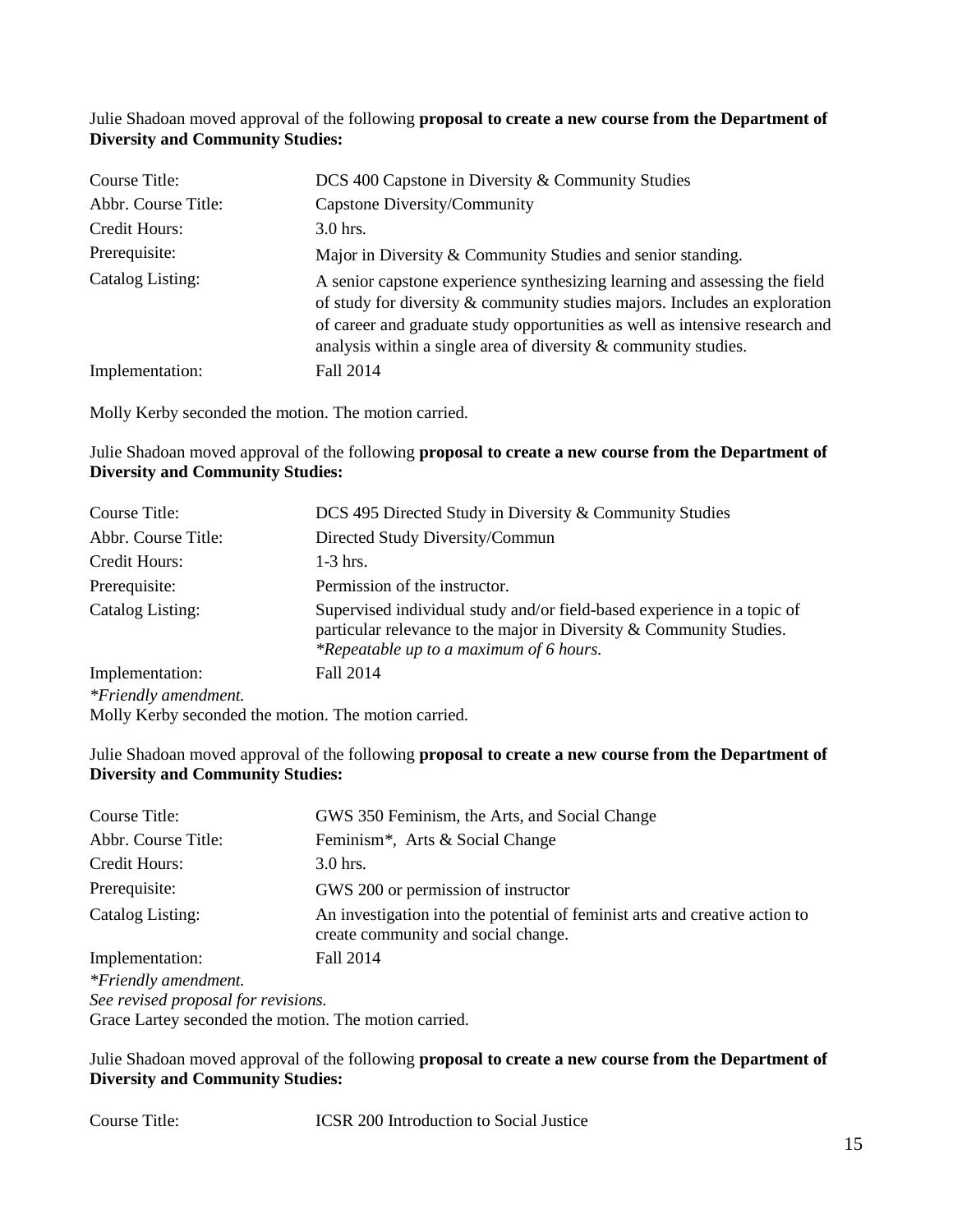| Abbr. Course Title: | Introduction to Social Justice                                                                                                                         |
|---------------------|--------------------------------------------------------------------------------------------------------------------------------------------------------|
| Credit Hours:       | $3.0$ hrs.                                                                                                                                             |
| Catalog Listing:    | An introductory study of theories, concepts and strategies of social justice,<br>including individual action, policy, advocacy, and collective action. |
| Implementation:     | Fall 2014                                                                                                                                              |

Grace Lartey seconded the motion. The motion carried.

## Julie Shadoan moved approval of the following **proposal to create a new course from the Department of Diversity and Community Studies:**

| Course Title:       | <b>ICSR 435 Reimagining Citizenship</b>                                                                                           |
|---------------------|-----------------------------------------------------------------------------------------------------------------------------------|
| Abbr. Course Title: | Reimagining Citizenship                                                                                                           |
| Credit Hours:       | $3.0$ hrs.                                                                                                                        |
| Prerequisite:       | <b>ICSR 200 Introduction to Social Justice</b>                                                                                    |
| Catalog Listing:    | An analysis of the contestations, inclusions and exclusions produced<br>through multiple deployments of the concept, citizenship. |
| Implementation:     | Fall 2014                                                                                                                         |

Grace Lartey seconded the motion. The motion carried.

## Julie Shadoan moved approval of the following **proposal to create a new major program from the Department of Diversity and Community Studies:**

| Program Title:                 | Diversity & Community Studies                                                                                                                                                                                                                                                                                                                                                                                                                                                                                                                                                                                                                                                                                                                                                                                                                                                                                                                                                                                                                                        |
|--------------------------------|----------------------------------------------------------------------------------------------------------------------------------------------------------------------------------------------------------------------------------------------------------------------------------------------------------------------------------------------------------------------------------------------------------------------------------------------------------------------------------------------------------------------------------------------------------------------------------------------------------------------------------------------------------------------------------------------------------------------------------------------------------------------------------------------------------------------------------------------------------------------------------------------------------------------------------------------------------------------------------------------------------------------------------------------------------------------|
| Reference Number:              | TBD                                                                                                                                                                                                                                                                                                                                                                                                                                                                                                                                                                                                                                                                                                                                                                                                                                                                                                                                                                                                                                                                  |
| <b>Required Hours:</b>         | 33.0 hrs.                                                                                                                                                                                                                                                                                                                                                                                                                                                                                                                                                                                                                                                                                                                                                                                                                                                                                                                                                                                                                                                            |
| Identification:                | The major in diversity $&$ community studies requires a minimum of 33<br>hours and leads to a Bachelor of Arts degree. A minor or second major is<br>required. The major provides graduates with a critical multidisciplinary<br>framework for understanding multiple intersecting systems of oppression,<br>practices and strategies of resistance, and movements for social change.<br>Drawing on interdisciplinary theory, practices, and analyses, the major<br>examines intersecting systems of oppression at local and global scales. By<br>taking on diverse perspectives, students hone their problem-solving skills<br>and gain practical skills related to citizenship and advocacy. Such<br>knowledge and skills are necessary for a wide range of vocations, ranging<br>from social services to governmental and non-profit organizations. The<br>major prepares students advanced study in a range of interdisciplinary<br>fields and for jobs that strive to alleviate social inequities and to improve<br>the quality of life in diverse communities. |
| <b>Effective Catalog Year:</b> | $*$ Fall 2014                                                                                                                                                                                                                                                                                                                                                                                                                                                                                                                                                                                                                                                                                                                                                                                                                                                                                                                                                                                                                                                        |

*\*Friendly amendment.*

Grace Lartey seconded the motion. The motion carried.

Molly Kerby moved approval of the following **proposals to make multiple revisions to a course from the School of Professional Studies:**

Current Course Title: PLS 195C Legal Research and Writing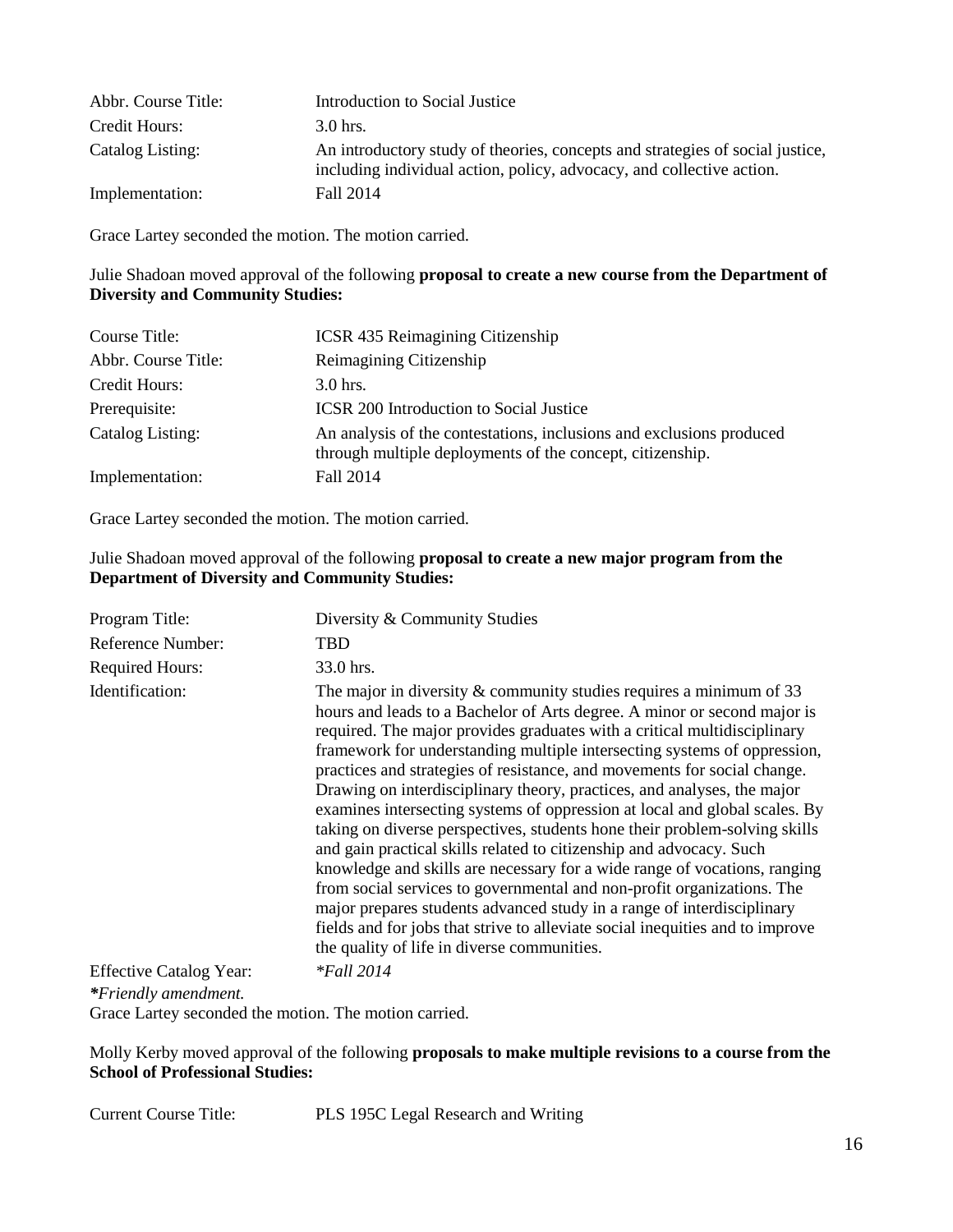| Proposed Course Title:          | Legal Research and Writing I                                                                                                                                                                                                                                                                                                                                                                                                                                                                                                                                                                                                                  |
|---------------------------------|-----------------------------------------------------------------------------------------------------------------------------------------------------------------------------------------------------------------------------------------------------------------------------------------------------------------------------------------------------------------------------------------------------------------------------------------------------------------------------------------------------------------------------------------------------------------------------------------------------------------------------------------------|
| Proposed Abbr. Course Title:    | Legal Research and Writing I                                                                                                                                                                                                                                                                                                                                                                                                                                                                                                                                                                                                                  |
| <b>Current Course Number:</b>   | <b>PLS 195C</b>                                                                                                                                                                                                                                                                                                                                                                                                                                                                                                                                                                                                                               |
| Proposed Course Number:         | PLS 250*C                                                                                                                                                                                                                                                                                                                                                                                                                                                                                                                                                                                                                                     |
| <b>Current Prerequisite:</b>    | <b>PLS 190C</b>                                                                                                                                                                                                                                                                                                                                                                                                                                                                                                                                                                                                                               |
| Proposed Prerequisite:          | <b>PLS 190C</b>                                                                                                                                                                                                                                                                                                                                                                                                                                                                                                                                                                                                                               |
| <b>Current Catalog Listing:</b> | The sources and techniques of performing legal research using primary and<br>secondary authorities in a law library and writing a legal argument with<br>correct form and citations.                                                                                                                                                                                                                                                                                                                                                                                                                                                          |
| Proposed Catalog Listing:       | The sources and techniques of performing legal research using primary and<br>secondary authorities in a law library and online and drafting legal<br>documents in appropriate format with correct citations.                                                                                                                                                                                                                                                                                                                                                                                                                                  |
| Implementation:                 | Fall 2014                                                                                                                                                                                                                                                                                                                                                                                                                                                                                                                                                                                                                                     |
| *Friendly amendment.            |                                                                                                                                                                                                                                                                                                                                                                                                                                                                                                                                                                                                                                               |
| <b>Current Course Title:</b>    | PLS 281C Mediation for the Paralegal                                                                                                                                                                                                                                                                                                                                                                                                                                                                                                                                                                                                          |
| Proposed Course Title:          | Alternative Dispute Resolution Methods and Practices                                                                                                                                                                                                                                                                                                                                                                                                                                                                                                                                                                                          |
| Proposed Abbr. Course Title:    | Alt Dispute Methods Practices                                                                                                                                                                                                                                                                                                                                                                                                                                                                                                                                                                                                                 |
| <b>Current Course Number:</b>   | <b>PLS 281C</b>                                                                                                                                                                                                                                                                                                                                                                                                                                                                                                                                                                                                                               |
| Proposed Course Number:         | PLS 381 * C                                                                                                                                                                                                                                                                                                                                                                                                                                                                                                                                                                                                                                   |
| <b>Current Prerequisite:</b>    | <b>PLS 293C</b>                                                                                                                                                                                                                                                                                                                                                                                                                                                                                                                                                                                                                               |
| Proposed Prerequisite:          | PLS 393* <del>C</del>                                                                                                                                                                                                                                                                                                                                                                                                                                                                                                                                                                                                                         |
| <b>Current Catalog Listing:</b> | Academic and practical instruction in the law of alternative dispute<br>resolution including the rationale behind mediation, the rules of procedure<br>and the relation to the trial process.                                                                                                                                                                                                                                                                                                                                                                                                                                                 |
| Proposed Catalog Listing:       | Examination and application of various methods of alternative dispute<br>resolution utilized in legal disputes.                                                                                                                                                                                                                                                                                                                                                                                                                                                                                                                               |
| Implementation:                 | Fall 2014                                                                                                                                                                                                                                                                                                                                                                                                                                                                                                                                                                                                                                     |
| *Friendly amendment.            |                                                                                                                                                                                                                                                                                                                                                                                                                                                                                                                                                                                                                                               |
| Course Title:                   | PLS 292C Corporate Law                                                                                                                                                                                                                                                                                                                                                                                                                                                                                                                                                                                                                        |
| <b>Current Course Number:</b>   | <b>PLS 292C</b>                                                                                                                                                                                                                                                                                                                                                                                                                                                                                                                                                                                                                               |
| Proposed Course Number:         | PLS 392* <del>C</del>                                                                                                                                                                                                                                                                                                                                                                                                                                                                                                                                                                                                                         |
| <b>Current Prerequisite:</b>    | <b>PLS 195C</b>                                                                                                                                                                                                                                                                                                                                                                                                                                                                                                                                                                                                                               |
| Proposed Prerequisite:          | PLS 250* <del>C</del>                                                                                                                                                                                                                                                                                                                                                                                                                                                                                                                                                                                                                         |
| <b>Current Catalog Listing:</b> | This course will review the substantive corporate law and tax law as is<br>necessary to understand and draft several corporate documents, to include<br>Articles of Incorporation, Corporate Bylaws, Shareholder's and Director's<br>Minutes, name change of corporation, annual verification reports, and<br>shareholder's agreements. This course will also include instruction<br>regarding mergers, acquisitions, common and preferred stock, voting by<br>proxy, stock dividends, sole proprietorship, partnerships, liquidations and<br>dissolutions, and the ethical guidelines to which a paralegal should adhere<br>will be pursued. |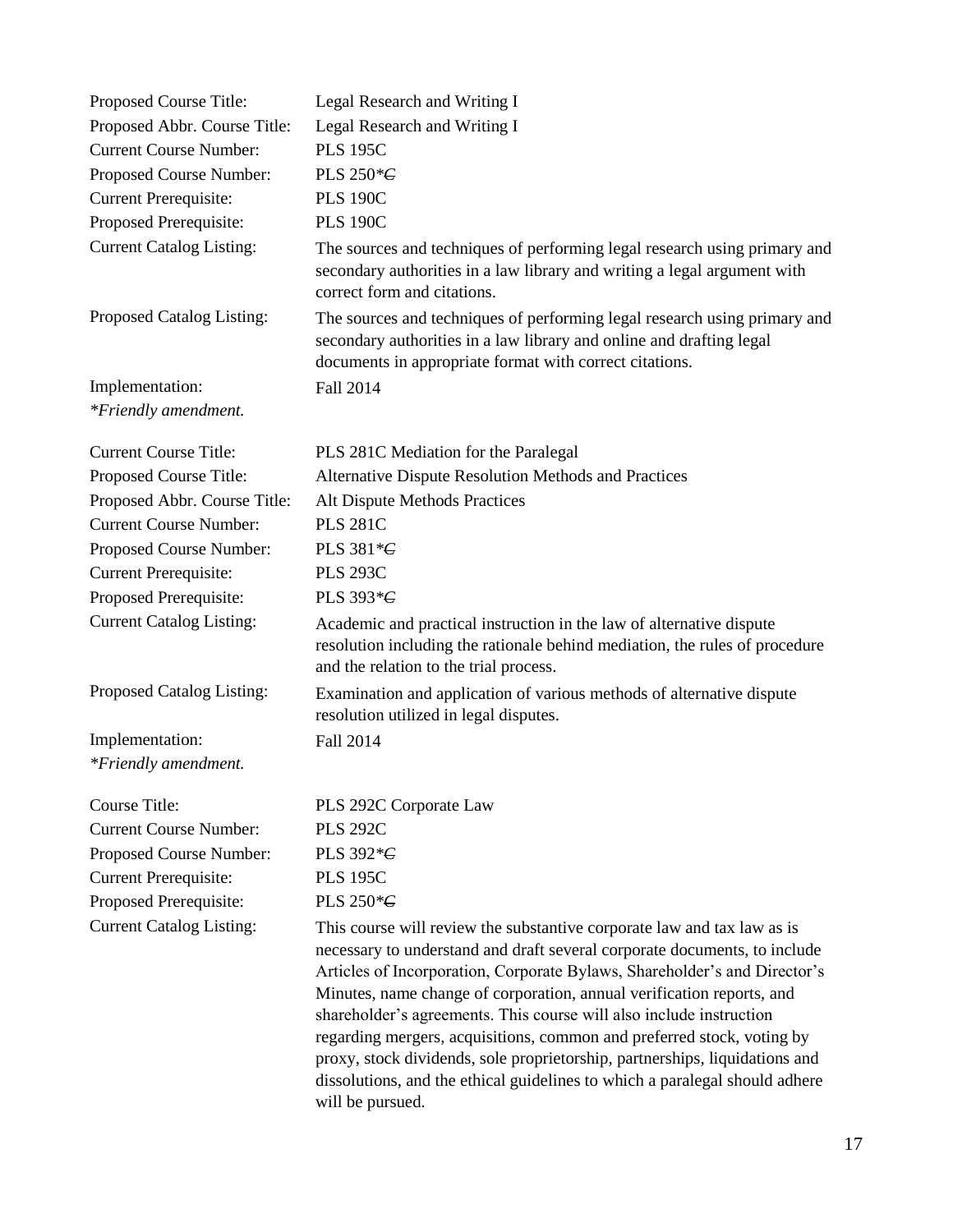| Proposed Catalog Listing:       | Examination and analysis of available business forms including formation<br>requirements, tax and liability considerations, and operation and<br>management concerns.                                                                                                                                                                                                                                                                                              |
|---------------------------------|--------------------------------------------------------------------------------------------------------------------------------------------------------------------------------------------------------------------------------------------------------------------------------------------------------------------------------------------------------------------------------------------------------------------------------------------------------------------|
| Implementation:                 | Fall 2014                                                                                                                                                                                                                                                                                                                                                                                                                                                          |
| *Friendly amendment.            |                                                                                                                                                                                                                                                                                                                                                                                                                                                                    |
| Course Title:                   | PLS 293C Civil Procedure                                                                                                                                                                                                                                                                                                                                                                                                                                           |
| <b>Credit Hours:</b>            | 3.0 hrs.                                                                                                                                                                                                                                                                                                                                                                                                                                                           |
| <b>Current Course Number:</b>   | <b>PLS 293C</b>                                                                                                                                                                                                                                                                                                                                                                                                                                                    |
| Proposed Course Number:         | PLS 393* <del>C</del>                                                                                                                                                                                                                                                                                                                                                                                                                                              |
| <b>Current Prerequisite:</b>    | <b>PLS 195C</b>                                                                                                                                                                                                                                                                                                                                                                                                                                                    |
| Proposed Prerequisite:          | PLS 250 $*$ $\epsilon$                                                                                                                                                                                                                                                                                                                                                                                                                                             |
| <b>Current Catalog Listing:</b> | The course is designed to follow the procedures of a civil lawsuit from the<br>first client contact through discovery, settlement negotiations or trial, and<br>appeal. Coursework will focus on the role and responsibilities of the<br>paralegal in preparing court documents, investigation, client and witness<br>contact, discovery, and trial assistantship. Federal and state rules governing<br>the conduct of a civil lawsuit will be examined in detail. |
| Proposed Catalog Listing:       | Examination and application of federal and state rules of procedure<br>governing a civil lawsuit from initial client contact through discovery, trial,<br>and appeal. Coursework will focus on the role and responsibilities of the<br>paralegal in preparing court documents, investigation, client and witness<br>contact, discovery, trial preparation and post-trial proceedings. A mock<br>trial will be conducted.                                           |
| Implementation:                 | Fall 2014                                                                                                                                                                                                                                                                                                                                                                                                                                                          |
| *Friendly amendment.            |                                                                                                                                                                                                                                                                                                                                                                                                                                                                    |
| <b>Course Title:</b>            | PLS 295C Estate Planning and Administration                                                                                                                                                                                                                                                                                                                                                                                                                        |
| <b>Credit Hours:</b>            | 3.0 hrs.                                                                                                                                                                                                                                                                                                                                                                                                                                                           |
| <b>Current Course Number:</b>   | <b>PLS 295C</b>                                                                                                                                                                                                                                                                                                                                                                                                                                                    |
| Proposed Course Number:         | PLS 395 * C                                                                                                                                                                                                                                                                                                                                                                                                                                                        |
| <b>Current Prerequisite:</b>    | <b>PLS 195C</b>                                                                                                                                                                                                                                                                                                                                                                                                                                                    |
| Proposed Prerequisite:          | PLS 250*G                                                                                                                                                                                                                                                                                                                                                                                                                                                          |
| <b>Current Catalog Listing:</b> | Paralegal estate planning and probate practice under Kentucky statutes,<br>including initial steps, asset management and distribution, tax issues, wills<br>and trusts, and drafting related documents.                                                                                                                                                                                                                                                            |
| Proposed Catalog Listing:       | Estate planning and probate practice under Kentucky statutes, including<br>initial steps, asset management and distribution, tax issues, wills and trusts,<br>and drafting related documents required for planning and probate.                                                                                                                                                                                                                                    |
| Implementation:                 | Fall 2014                                                                                                                                                                                                                                                                                                                                                                                                                                                          |
| *Friendly amendment.            |                                                                                                                                                                                                                                                                                                                                                                                                                                                                    |
| Course Title:                   | PLS 298C Advanced Legal Research and Writing                                                                                                                                                                                                                                                                                                                                                                                                                       |
| Credit Hours:                   | 3.0 hrs.                                                                                                                                                                                                                                                                                                                                                                                                                                                           |
| <b>Current Course Number:</b>   | <b>PLS 298C</b>                                                                                                                                                                                                                                                                                                                                                                                                                                                    |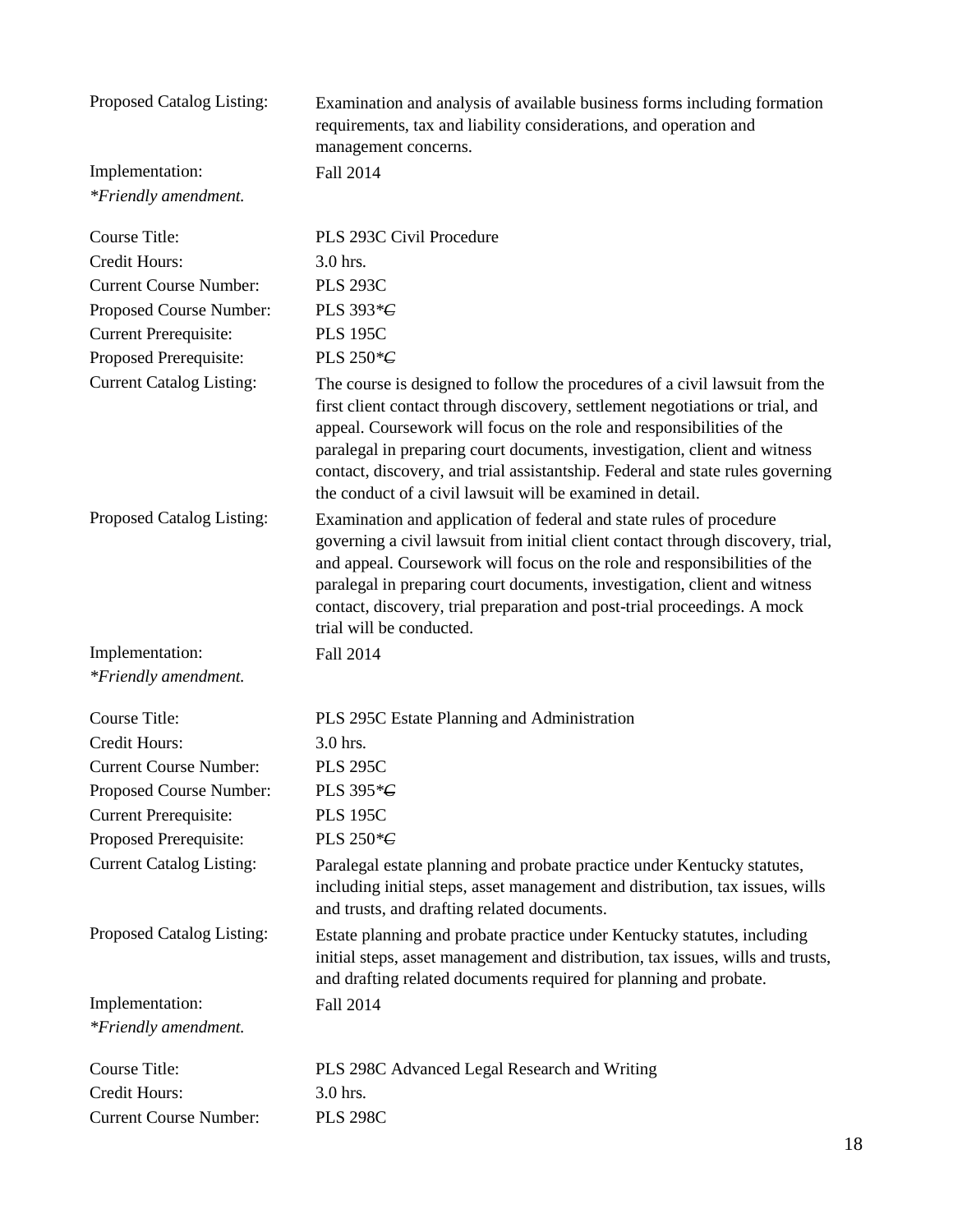| Proposed Course Number:                             | PLS $450*C$                                                                                                                                                                                                                                                                                                                   |
|-----------------------------------------------------|-------------------------------------------------------------------------------------------------------------------------------------------------------------------------------------------------------------------------------------------------------------------------------------------------------------------------------|
| Proposed Course Title:                              | Legal Research and Writing II                                                                                                                                                                                                                                                                                                 |
| Proposed Abbr. Course Title:                        | Legal Research and Writing II                                                                                                                                                                                                                                                                                                 |
| <b>Current Prerequisites:</b>                       | PLS 195C and PLS 293C                                                                                                                                                                                                                                                                                                         |
| Proposed Prerequisites:                             | PLS 250 $*$ C and PLS 393 $*$ C                                                                                                                                                                                                                                                                                               |
| <b>Current Catalog Listing:</b>                     | The sources and techniques of performing sophisticated, independent<br>research, including application of computer-assisted legal research methods<br>and drafting advanced legal documents.                                                                                                                                  |
| Proposed Catalog Listing:                           | The sources and techniques of performing online, independent legal<br>research, critical analysis of fact and law, legal argument development and<br>drafting advanced legal documents.                                                                                                                                       |
| Implementation:                                     | Fall 2014                                                                                                                                                                                                                                                                                                                     |
| *Friendly amendment.                                |                                                                                                                                                                                                                                                                                                                               |
| <b>Course Title:</b>                                | PLS 299C Internship in Paralegal Studies                                                                                                                                                                                                                                                                                      |
| <b>Credit Hours:</b>                                | 3.0 hrs.                                                                                                                                                                                                                                                                                                                      |
| <b>Current Course Number:</b>                       | <b>PLS 299C</b>                                                                                                                                                                                                                                                                                                               |
| Proposed Course Number:                             | PLS 499* <del>C</del>                                                                                                                                                                                                                                                                                                         |
| <b>Current Prerequisites:</b>                       | PLS 195C, PLS 293C and PLS 298C                                                                                                                                                                                                                                                                                               |
| Proposed Prerequisites:                             | Prerequisites are PLS $250*C$ , PLS $393*C$ , and PLS $450*C$ ; however, PLS<br>$450 \text{°} \text{C}$ may be a co-requisite instead.                                                                                                                                                                                        |
| <b>Current Catalog Listing:</b>                     | Completion of all other PLS courses is suggested. Program advisor<br>approval and advanced registration is required. One hundred fifty hours of<br>practical experience in a legal setting under an attorney's supervision.<br>Meetings emphasize professional legal ethics. Develops job placement and<br>evaluation skills. |
| Proposed Catalog Listing:                           | Program advisor approval and advanced registration is required. Students<br>must document a minimum number of hours of practical experience in an<br>external legal setting under an attorney's supervision.                                                                                                                  |
| Implementation:                                     | Fall 2014                                                                                                                                                                                                                                                                                                                     |
| *Friendly amendment.                                |                                                                                                                                                                                                                                                                                                                               |
| John Baker seconded the motion. The motion carried. |                                                                                                                                                                                                                                                                                                                               |

Scott Stroot moved approval of the following **proposal to create a new major program from the School of Professional Studies:**

| Program Title:         | <b>Paralegal Studies</b>                                                                                                                                                                                                                                                                         |
|------------------------|--------------------------------------------------------------------------------------------------------------------------------------------------------------------------------------------------------------------------------------------------------------------------------------------------|
| Reference Number:      | TBD                                                                                                                                                                                                                                                                                              |
| <b>Required Hours:</b> | $60.0$ hrs.                                                                                                                                                                                                                                                                                      |
| Identification:        | Paralegals, also called Legal Assistants, work with lawyers in a wide range of<br>professional settings and perform tasks that include legal research, legal<br>writing and document preparation, information gathering, litigation support,<br>legal technology support, and office management. |
|                        | Paralegals shall not engage in the unauthorized practice of law as<br>proscribed by Kentucky law and the Supreme Court Rules (SCR 3.130)<br>[5.5]) and must be appropriately supervised by a lawyer to ensure the                                                                                |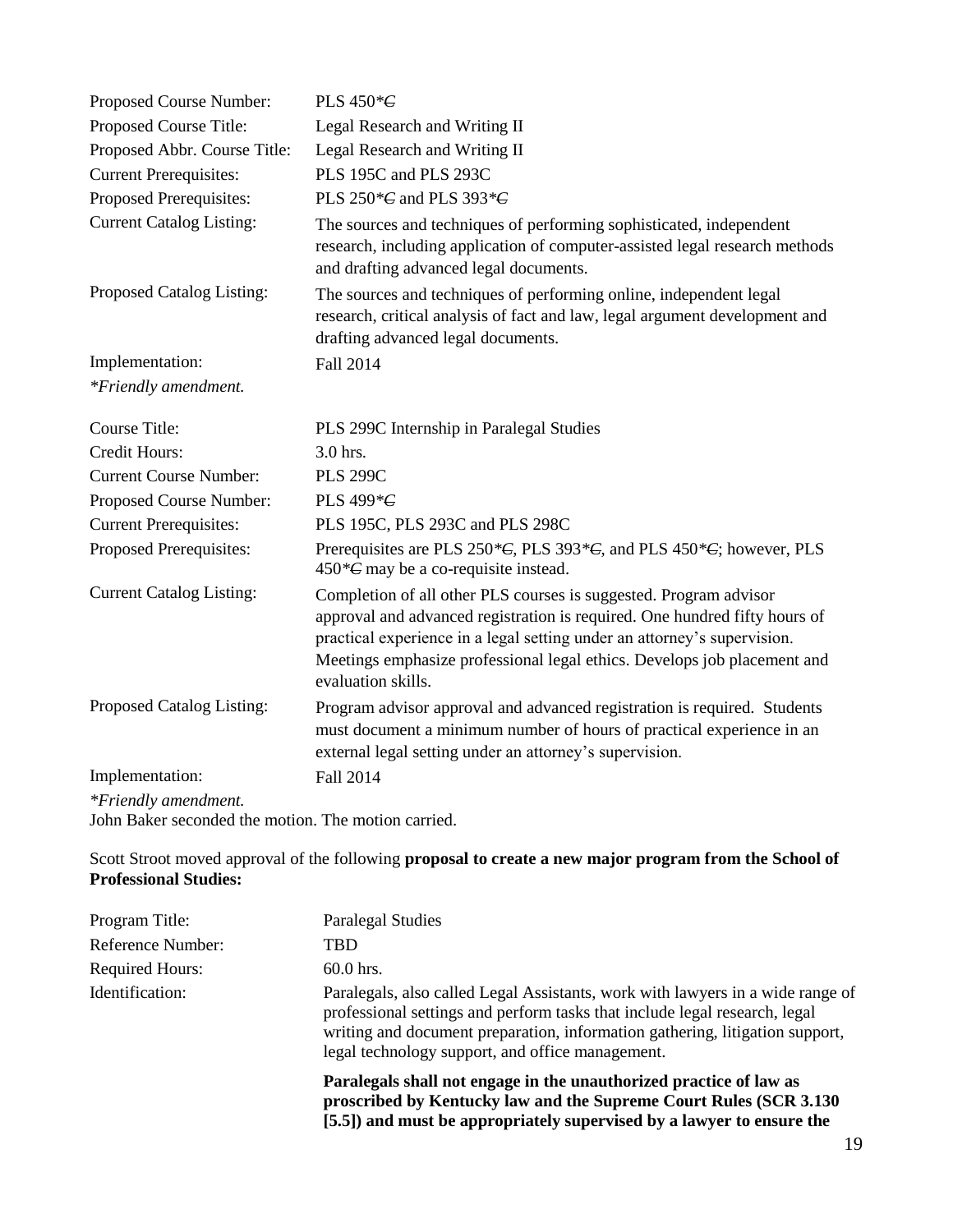#### **paralegal's conduct is compatible with the professional and ethical standards of the practice (SCR 3.130 [5.3]).**

The objectives of the Paralegal Studies Program are: (1) to create, implement, and maintain a strong, flexible program directed to the quality education of occupationally-competent paralegals; (2) to provide a paralegal education program that leads to employment of its graduates by a wide range of employers; (3) to provide paralegals with a well-rounded, balanced education founded on a beneficial mix of general education, theory, and practical courses stressing understanding and reasoning rather than rote learning of facts; (4) to support federal, Kentucky and local Rules of Procedure and general principles of ethical legal practice, professional responsibility, the prohibitions against the unauthorized practice of law by non-lawyers, and the use and supervision of paralegals by lawyers; (5) to provide an educational program that is responsive to the varied needs of the Commonwealth of Kentucky and the region and contributes to the overall advancement of the legal profession; (6) to provide a program which instills respect for the legal profession and its foundations, institutions, and quest for justice; and, (7) to maintain equality of opportunity in the educational program without discrimination or segregation on the grounds of race, color, religion, natural origin, gender, age, disability or economic need.

Credits from other accredited institutions of higher education may be transferred and applied toward the degree. An official transcript from each such college or university attended is required as a part of the admission process. Postsecondary credit will be evaluated on a course-by-course basis for acceptance and applicability to the Program.

General law and legal-specialty course credits will be accepted only from paralegal programs approved by the American Bar Association or programs in substantial compliance with the ABA guidelines.

The Paralegal Major (PLS) is designed to provide students with an interdisciplinary educational experience integrating knowledge and skills from multiple subjects including law, history, sociology, political science, technology and business. The PLS degree requires 120 credit hours and leads to a Bachelor of Arts degree. Degrees will be awarded to those students who complete all requirements with an overall grade point average of 2.0 (out of 4.0) and receive a grade of "C" or better in all *\*PLS* courses.

(NOTE: Because a companion associate's degree in paralegal studies currently exists, the catalog descriptions will be merged to avoid redundancy.)

Effective Catalog Year: Fall 2014 *\*Friendly amendment. See revised proposal for revisions.* Molly Kerby seconded the motion. The motion carried.

#### Grace Lartey moved approval of the following **proposal to make multiple revisions to a course from the Department of Interdisciplinary Studies:**

| Course Title:          | UC/UCC 175 University Experience |
|------------------------|----------------------------------|
| Credit Hours:          | $2.0$ hrs.                       |
| Proposed Credit Hours: | 3.0 hrs.                         |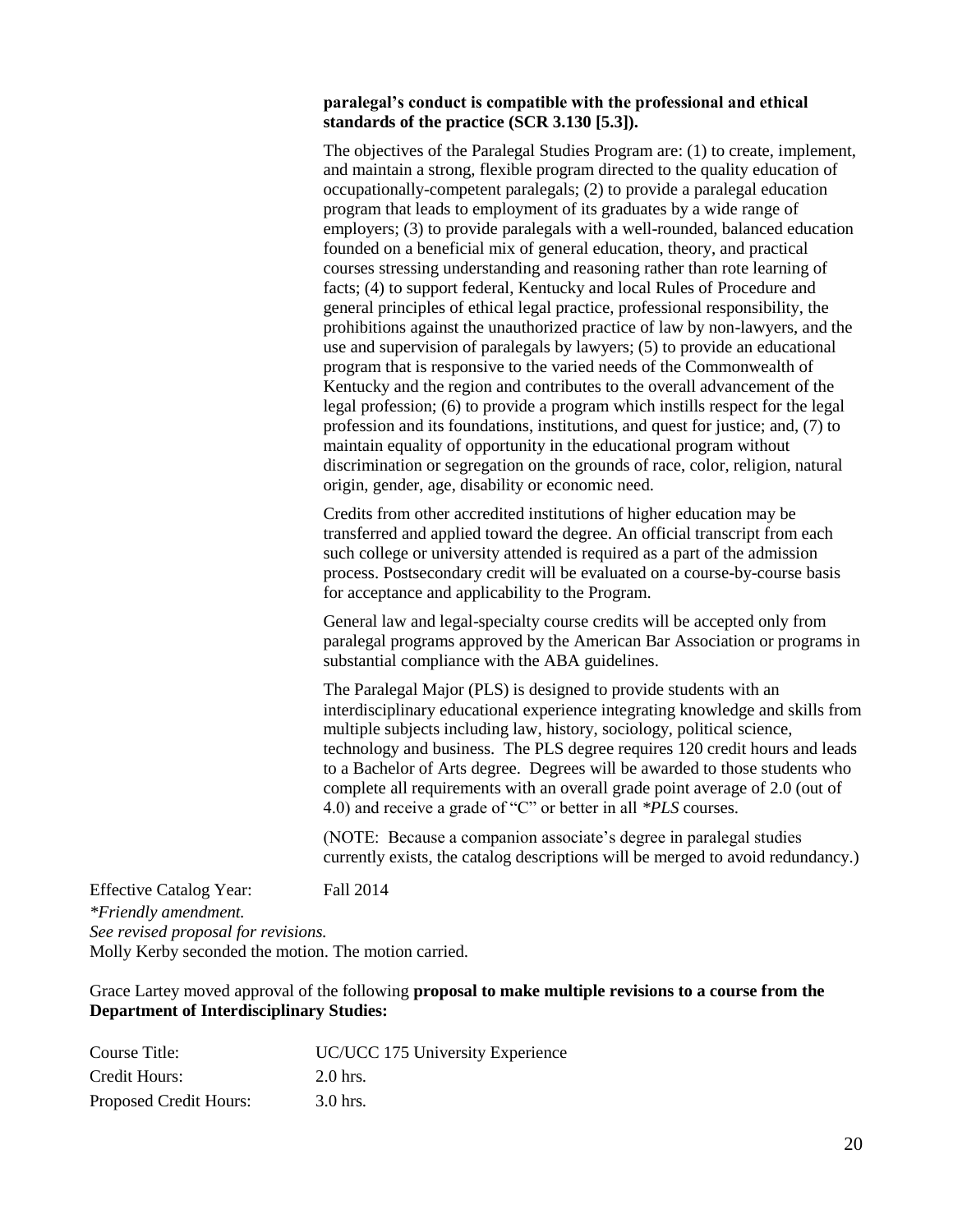| <b>Current Special</b><br>Requirements: | For first year students or transfer students with fewer than 23 semester<br>hours of credit.                                                                                                                                                                                                                                                                                                                                                                                                                                                                                                                         |
|-----------------------------------------|----------------------------------------------------------------------------------------------------------------------------------------------------------------------------------------------------------------------------------------------------------------------------------------------------------------------------------------------------------------------------------------------------------------------------------------------------------------------------------------------------------------------------------------------------------------------------------------------------------------------|
| Proposed Special<br>Requirements:       | For students with fewer than 36 semester hours or permission of instructor.                                                                                                                                                                                                                                                                                                                                                                                                                                                                                                                                          |
| <b>Current Catalog Listing:</b>         | UC 175/UCC 175. University Experience. (2-3) Special Requirements:<br>For first year students or transfer students with fewer than 23 semester<br>hours of credit. Introduction to university life. Topics include: Study<br>skills, critical, reading and thinking skills, library education, exploration of<br>majors and careers, of campus resources and personal development.<br>Individual departments may offer sections for their majors addressing<br>additional topics relevant to their field of study (e.g. PSY 175, BIOL 175).<br>Some department specific sections are offered for three credit hours. |
| Proposed Catalog Listing:               | UC 175/UCC 175. University Experience. (3) Special Requirements: For<br>students with fewer than 36 semester hours or permission of instructor.<br>Topics include: Critical thinking, information and technology literacy,<br>exploration of majors and careers, study skills, personal development and<br>campus resources information.                                                                                                                                                                                                                                                                             |
| Implementation:                         | Fall 2014                                                                                                                                                                                                                                                                                                                                                                                                                                                                                                                                                                                                            |

Molly Kerby seconded the motion. The motion carried.

Grace Lartey moved approval of the following **proposal to create a new course from the Honors Academy:**

| Course Title:             | CHNF 430 Chinese Culture                                                                                                                                                                                                                                                                                                                                                                  |
|---------------------------|-------------------------------------------------------------------------------------------------------------------------------------------------------------------------------------------------------------------------------------------------------------------------------------------------------------------------------------------------------------------------------------------|
| Abbr. Course Title:       | Chinese Culture                                                                                                                                                                                                                                                                                                                                                                           |
| Credit Hours:             | $3.0$ hrs.                                                                                                                                                                                                                                                                                                                                                                                |
| Prerequisite/corequisite: | <b>CHNF420</b>                                                                                                                                                                                                                                                                                                                                                                            |
| Catalog Listing:          | An advanced Chinese Flagship course designed to enhance students'<br>immersion into Mandarin Chinese by introducing them to the language's<br>cultural background. Taught entirely in Chinese, students learn both<br>Chinese language and culture through such topics as history, traditional<br>philosophy, political thoughts, religion, arts and literature, medicine and<br>science. |
| Implementation:           | Spring 2014                                                                                                                                                                                                                                                                                                                                                                               |

Molly Kerby seconded the motion. The motion carried.

Julie Shadoan moved approval of the following **proposal to create a new course from the Honors Academy:**

| Course Title:             | <b>CHNF 450 Classical Chinese</b>                                                                                                                                                                                                                                                                                   |
|---------------------------|---------------------------------------------------------------------------------------------------------------------------------------------------------------------------------------------------------------------------------------------------------------------------------------------------------------------|
| Abbr. Course Title:       | <b>Classical Chinese</b>                                                                                                                                                                                                                                                                                            |
| Credit Hours:             | $3.0$ hrs.                                                                                                                                                                                                                                                                                                          |
| Prerequisite/corequisite: | <b>CHNF420</b>                                                                                                                                                                                                                                                                                                      |
| Catalog Listing:          | This is an advanced Chinese Flagship course designed to enhance students'<br>knowledge of Mandarin Chinese by introducing classical Chinese. Taught<br>entirely in Chinese, this course introduces classical Chinese vocabulary and<br>grammar by reading pre-modern literary, historical, and philosophical texts. |
| Implementation:           | Spring 2014                                                                                                                                                                                                                                                                                                         |

Grace Lartey seconded the motion. The motion carried.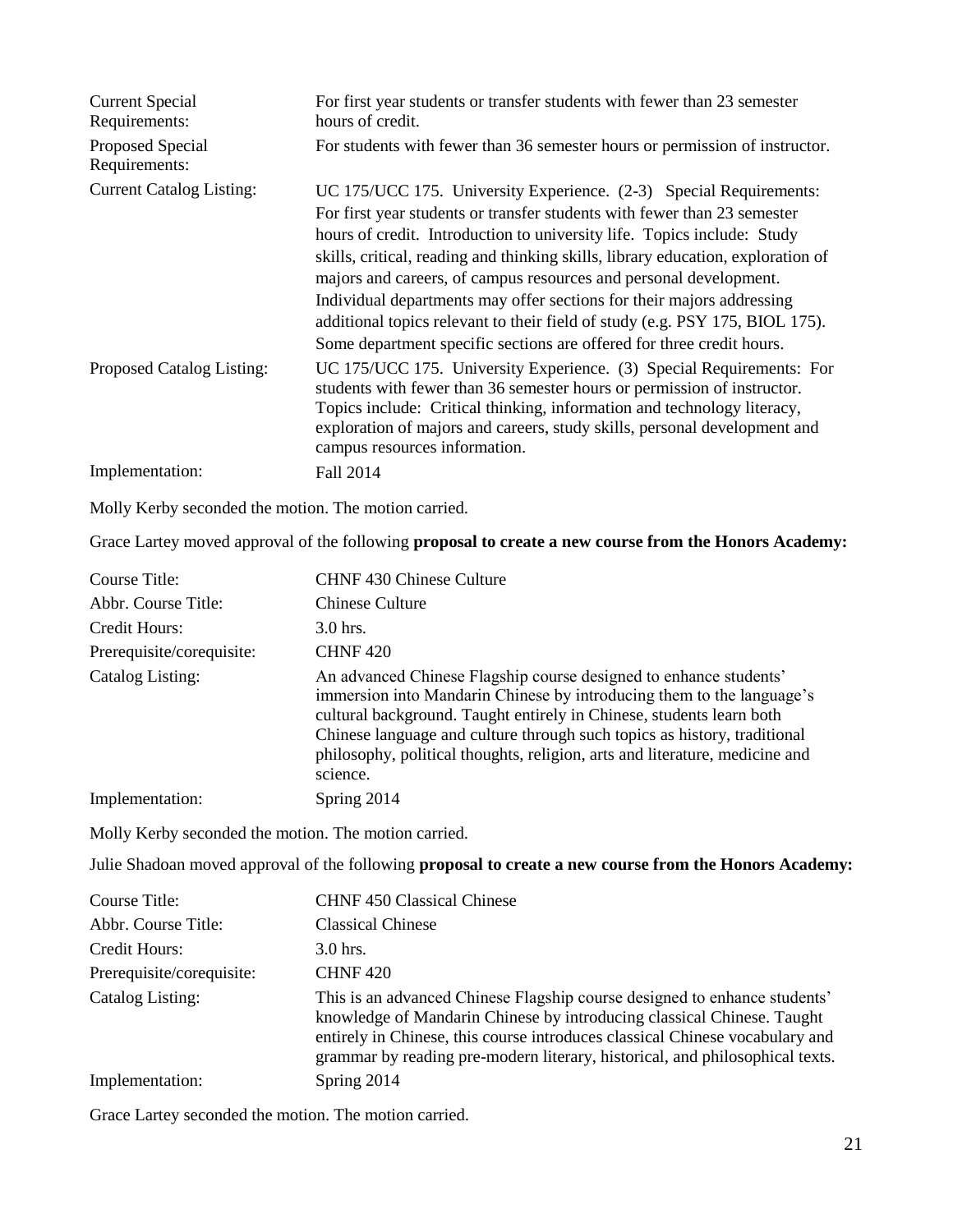## **OGDEN COLLEGE OF SCIENCE AND ENGINEERING**

## **INFORMATION**

### **Department of Engineering:**

| Proposal to create a temporary course |                                 |
|---------------------------------------|---------------------------------|
| $C_{\Omega U}$ rea Titla $\cdot$      | $EFA36$ Flootric $\overline{a}$ |

| Course Title:   | EE 436 Electric Machines and Drives |
|-----------------|-------------------------------------|
| Credit Hours:   | 3.0 hrs.                            |
| Implementation: | Spring 2014                         |

## **CONSENT AGENDA**

Julie Shadoan moved approval of the following **proposal to revise course catalog listing from the Department of Mathematics:**

| Course Title:                   | <b>MATH 417 Algebraic Systems</b>                                                                                                                                                                                                     |
|---------------------------------|---------------------------------------------------------------------------------------------------------------------------------------------------------------------------------------------------------------------------------------|
| <b>Current Catalog Listing:</b> | Theory of groups                                                                                                                                                                                                                      |
| Proposed Catalog Listing:       | The theory of finite groups and related algebraic systems. Lagrange's<br>Theorem, Sylow Theorems, and the structure of finite groups are studied.<br>Applications of group theory to the study of algebraic problems and<br>symmetry. |
| Implementation:                 | Fall 2014                                                                                                                                                                                                                             |

Grace Lartey seconded the motion. The motion carried.

## **ACTION AGENDA**

Grace Lartey moved approval of the following **proposal to revise a program from the Department of Architectural and Manufacturing Sciences:**

| Program Title:                 | <b>Technology Management</b>                                                                                                               |
|--------------------------------|--------------------------------------------------------------------------------------------------------------------------------------------|
| Reference Number:              | 575                                                                                                                                        |
| <b>Required Hours:</b>         | 63.0 hrs.                                                                                                                                  |
| Identification:                | Management Core – Remove ENG 307<br>$\bullet$<br>Management Core - Add the requirement of AMS 396: Supply Chain<br>$\bullet$<br>Management |
| <b>Effective Catalog Year:</b> | Fall 2014                                                                                                                                  |

Molly Kerby seconded the motion. Molly Kerby moved to postpone the proposal definitely until the next meeting. John Baker seconded the motion. The motion to postpone definitely carried.

Grace Lartey moved approval of the following **proposal to create a new course from the Department of Engineering:**

| Course Title:       | CE 305 Risk Analysis |
|---------------------|----------------------|
| Abbr. Course Title: | <b>Risk Analysis</b> |
| Credit Hours:       | $3.0$ hrs.           |
| Prerequisite:       | <b>MATH 137</b>      |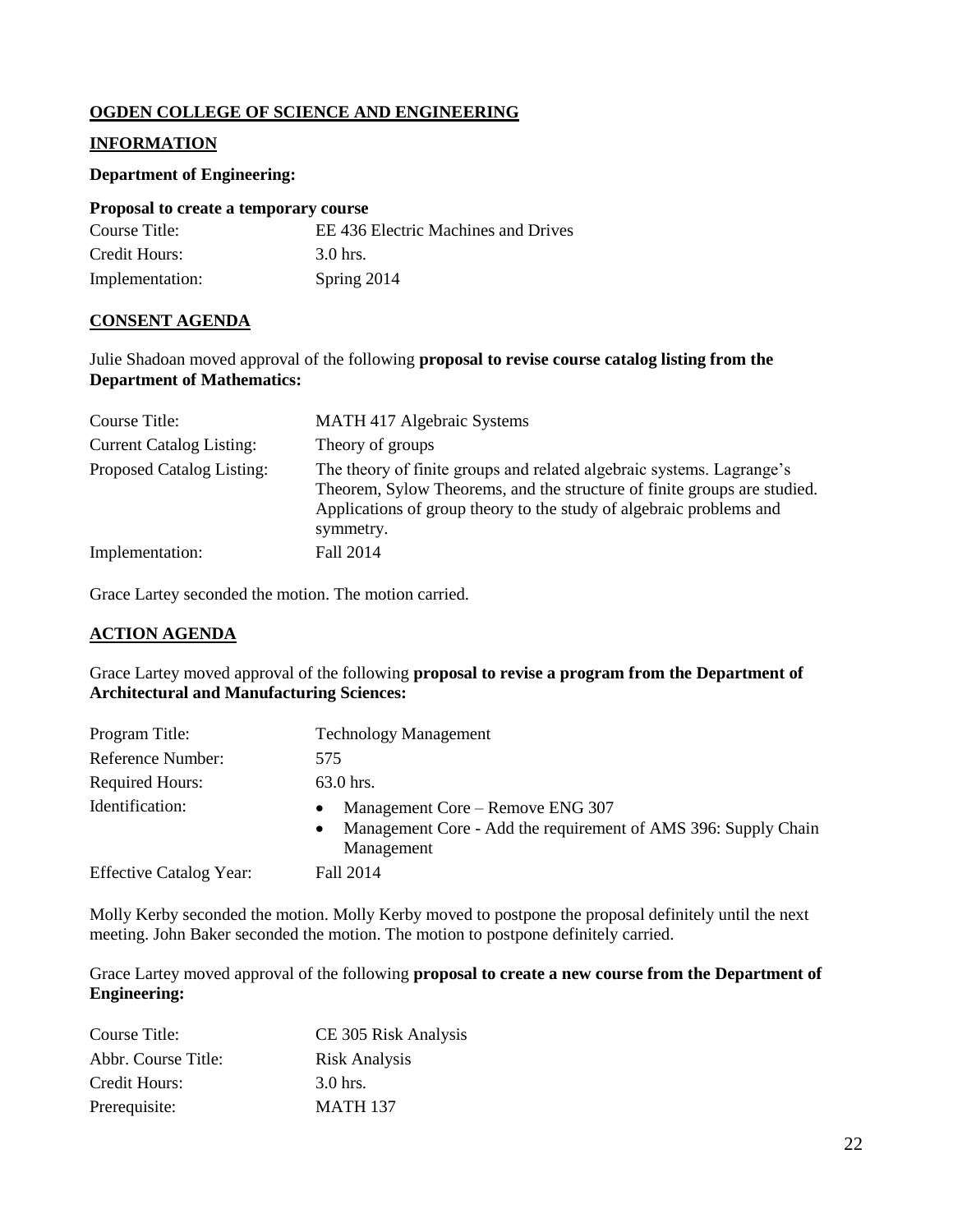| Catalog Listing: | Uncertainty and methods for risk analysis for engineering systems<br>including engineering economics, probabilistic and statistical methods, and<br>Monte Carlo simulation with applications to civil, electrical, and<br>mechanical engineering. |
|------------------|---------------------------------------------------------------------------------------------------------------------------------------------------------------------------------------------------------------------------------------------------|
| Implementation:  | Fall 2014                                                                                                                                                                                                                                         |

John Baker seconded the motion. The motion carried.

John Baker moved approval of the following **proposals to revise course credit hours from the Department of Engineering:**

| Course Title:                | EE 180 Digital Circuits                 |
|------------------------------|-----------------------------------------|
| <b>Current Credit Hours:</b> | $4.0$ hrs.                              |
| Proposed Credit Hours:       | 3.0 hrs.                                |
| Implementation:              | Fall 2014                               |
| Course Title:                | EE 200 Electrical Engineering Design II |
| <b>Current Credit Hours:</b> | $1.0$ hrs.                              |
| Proposed Credit Hours:       | $2.0$ hrs.                              |
| Implementation:              | Fall 2014                               |
| Course Title:                | EE 431 Introduction to Power Systems    |
| <b>Current Credit Hours:</b> | 3.0 hrs.                                |
| Proposed Credit Hours:       | $3.5$ hrs.                              |
| Implementation:              | Fall 2014                               |
| Course Title:                | EE 460 Continuous Control Systems       |
| <b>Current Credit Hours:</b> | $4.0$ hrs.                              |
| Proposed Credit Hours:       | $3.5$ hrs.                              |
| Implementation:              | Fall 2014                               |

Julie Shadoan seconded the motion. The motion carried.

Grace Lartey moved approval of the following **proposal to revise a program from the Department of Engineering:**

| Program Title:         | <b>Electrical Engineering</b>                                                                                                                                                                                                                                                                                                                                    |
|------------------------|------------------------------------------------------------------------------------------------------------------------------------------------------------------------------------------------------------------------------------------------------------------------------------------------------------------------------------------------------------------|
| Reference Number:      | 537                                                                                                                                                                                                                                                                                                                                                              |
| <b>Required Hours:</b> | 57.0 hrs.                                                                                                                                                                                                                                                                                                                                                        |
| Identification:        | Remove ENGR 175, EE 175, UC 175 as a required course.<br>$\bullet$<br>Modify the numbers of credit-hours to reflect changes in EE 180, EE<br>$\bullet$<br>200, EE 341, and EE 460.<br>• Change EE 405, EE 450, EE 451, EE 470, EE 475, and EE 479 from<br>required courses to electives.<br>Change the number of required EE Elective credit-hours from 6 to 12. |

- Add MATH 370 to list of math electives.
- Add ENGR 400 to the listed of accepted Engineering/Science Electives.